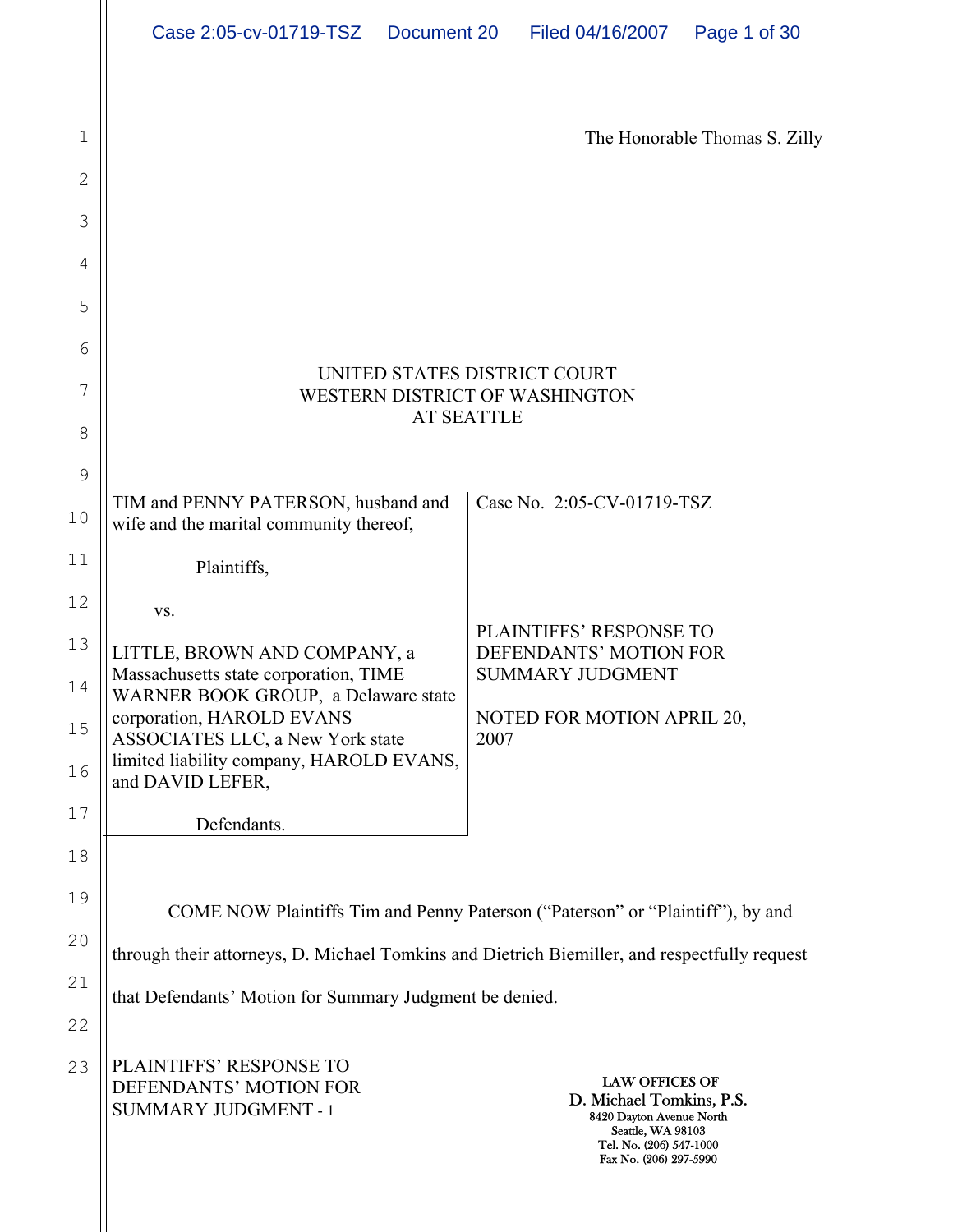# 1 2 3 4 5

6

7

8

9

10

11

12

13

14

15

16

17

18

19

20

21

22

#### **I. DISPUTED FACTS**

In June of 1978, Plaintiff Tim Paterson ("Plaintiff") began working as a computer engineer at Seattle Computer Products (SCP), which conducted its business out of Tukwila, Washington.

While employed at SCP, Plaintiff began designing an 8086 CPU card for S-100 microcomputers. After its first prototypes worked in May 1979, SCP contacted Microsoft to obtain 16-bit software for its new computer. Plaintiff packed up the prototype he designed and went to Microsoft with the intent of getting the Stand-Alone Disk BASIC to run on it.

 By November 1979, SCP began shipping its 8086 computer system with the Microsoft Stand-Alone Disk BASIC as the only software to run on it. However, this software was only useful to a specific group of computer users and was not set up to serve the real needs of commercial users. SCP then set out to find a software base for its machine that would make it more useful for the public. SCP needed a general-purpose operating system.

 Tim Paterson made a proposal to the owner of SCP. That proposal was for SCP to take the initiative and write its own operating system. Paterson, who graduated with a bachelors degree in Computer Science, proposed a two-phase software development project: first, to create a quick and dirty operating system to fill the immediate need for SCP's 8086 computer; and, second, to create a much more refined operating system that would be made available in both single-user and multi-user version. SCP entrusted Paterson with the task of creating the proposed operating system, which later became known as DOS (Disk Operating System).

PLAINTIFFS' RESPONSE TO DEFENDANTS' MOTION FOR SUMMARY JUDGMENT - 2 23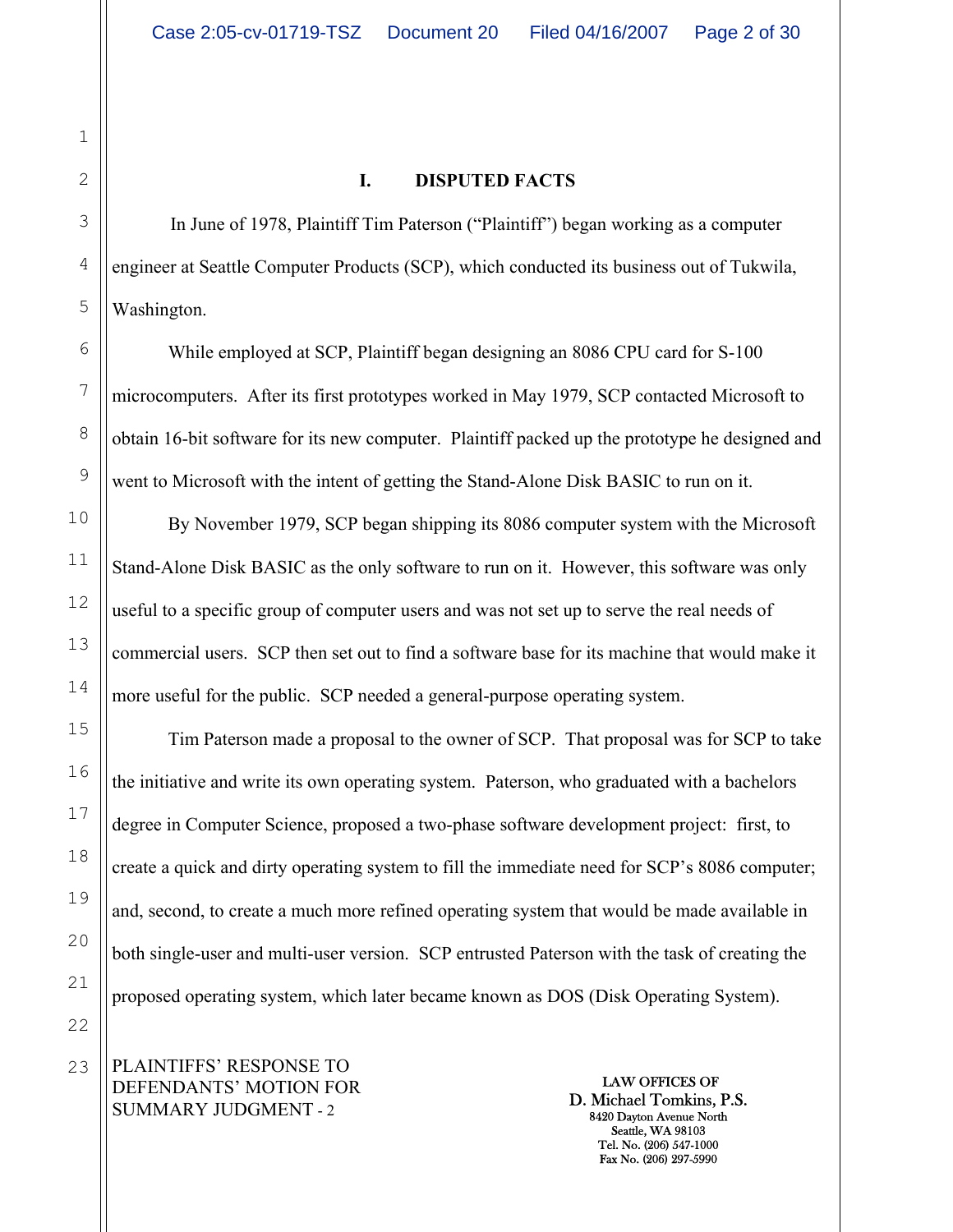Plaintiff's primary objective in the design of DOS was to make it easy as possible for software developers to write applications for it. To achieve this, Plaintiff sought to make the Application Program Interface (API) compatible with CP/M. CP/M's compatibility with the API was key to enabling automated translation of 8-bit programs into 16-bit programs. As it was, CP/M could not be run on 16 bit chips. Also, it was hoped that the familiarity of the CP/M-style API would make it easier for developers to learn to write programs for DOS. The API, however, was not the same as the underlying code. It was simply a veneer, a set of labels, which initiated the processes of the underlying code.

The secondary objective in the design of DOS was to make it fast and efficient, so it was written entirely in 8086 assembly language. Plaintiff was particularly concerned about the way files were organized on disk. Plaintiff felt that the format used by CP/M was a significant bottleneck so he turned to the Microsoft Stand-Alone Disk BASIC and used a File Allocation Table.

 Between April and July of 1980, Plaintiff was able to spend about half of his time working on 86-DOS. It began shipping with the 8086 computer system in August of 1980. SCP approached Microsoft with a proposal to adapt its software to run under DOS. Microsoft came back with a different proposal, which included Microsoft marketing DOS for SCP. However, in July of 1981, Microsoft offered to buy DOS from SCP and subsequently did.

 On or about 2004, Defendants Little Brown and Time Warner published and distributed a book written by Defendant Harold Evans ("Defendant, or Evans"). This book,

PLAINTIFFS' RESPONSE TO DEFENDANTS' MOTION FOR SUMMARY JUDGMENT - 3

LAW OFFICES OF D. Michael Tomkins, P.S. 8420 Dayton Avenue North Seattle, WA 98103 Tel. No. (206) 547-1000 Fax No. (206) 297-5990

1

2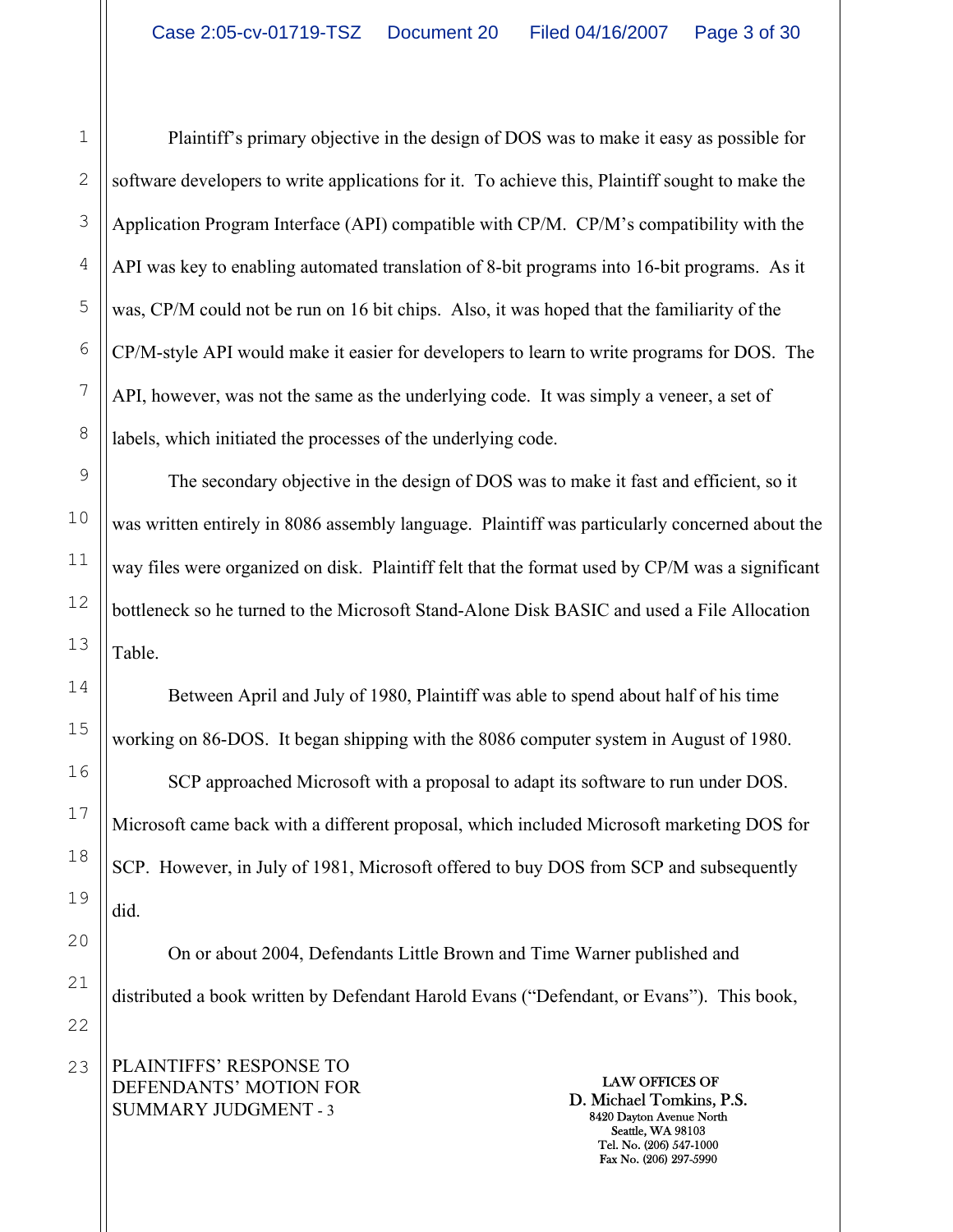entitled "They Made America" ("book"), contains a section on Gary Kildall. In that section of the book, Defendant Evans asserted that Mr. Kildall was the "inventor" of DOS. This is false. It is known in the computer world and the public in general that DOS was invented by Plaintiff Tim Paterson.

 The book makes other false claims: either directly, or by insinuating the existence of non-disclosed facts. Evans claimed that Mr. Paterson's work:

was "a rip off;"

1

2

3

4

5

6

7

8

9

10

11

12

13

14

15

16

17

18

19

20

21

22

• that "The CP/M machine code was taken apart, using CP/M's own DDT [its debugger], to determine the internal workings of CP/M in order to make a clone of CP/M operation;"

- that Paterson took "a ride" on Kildall's system;
- that Mr. Paterson appropriated the "look and feel" of a competing operating system and its utilities;
- that Mr. Paterson copied most of the top part of Kildall's operating system (the Int 21 commands that allowed the operating system to interact with the application program);
- that the Int 21 commands were the heart of Kildall's system;
- was a copy of Kildall's work, and was stolen from him; and

• that Kildall could have prevailed in a suit against Paterson, but refrained from doing so because he was a gentleman.

PLAINTIFFS' RESPONSE TO DEFENDANTS' MOTION FOR SUMMARY JUDGMENT - 4 23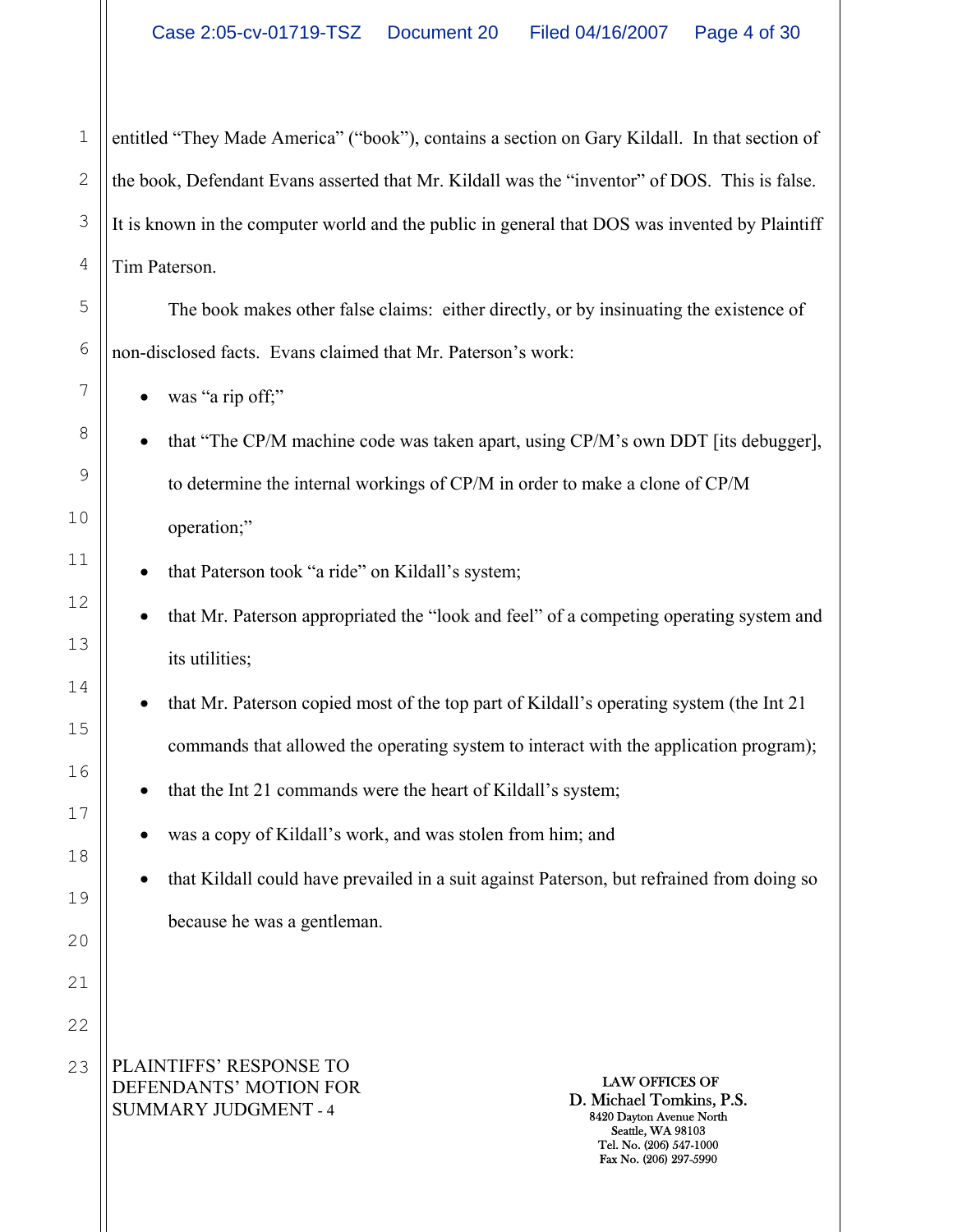# 1 2 3 4 5 6 7 8 9 10 11 12 13 14 15 16 17 18 19 20 21 22 23

#### **II. ARGUMENT AND AUTHORITY**

#### **A. Summary Judgment Standard**

Summary judgment is appropriate where no issues of material fact exist, and only questions of law remain to be determined. *State Farm Insurance v. Emerson*, 102 Wn.2d 477, 687 P.2d 1139 (1984). Before granting a motion for summary judgment, the Court must consider all facts submitted and make all reasonable inferences from the facts in a light most favorable to the non-moving party. See, *Hanz v. State*, 105 Wn.2d 302, 311, 714 P.2d 1176 (1986).

Here, all disputed facts must be construed in favor of Mr. Paterson.

**B. Mr. Paterson is a private individual, not a public figure.** 

In *Gertz v. Robert Welch, Inc.*, 418 U.S. 323, 94 S. Ct. 2997, 41 L. Ed. 2d 789 (1974), the U.S. Supreme Court established the rule for determining the breach of the duty of care that the plaintiff must demonstrate in order to recover damages from a defendant for the publication of a libelous falsehood. If the complainant is a public figure or a public official, they must prove that the statement was made with knowledge of its falsity or with a reckless disregard of the statement's falsity. If the complainant is a private individual, then each state may determine the standard to be applied provided that the applicable standard is no less than negligence. In Washington, the standard for a private individual is negligence. *Taskett v. KING Broadcasting Co.*, 86 Wash. 2d 439, 546 P.2d 81, 85 (1976); *Caruso v. Local Union No.* 

PLAINTIFFS' RESPONSE TO DEFENDANTS' MOTION FOR SUMMARY JUDGMENT - 5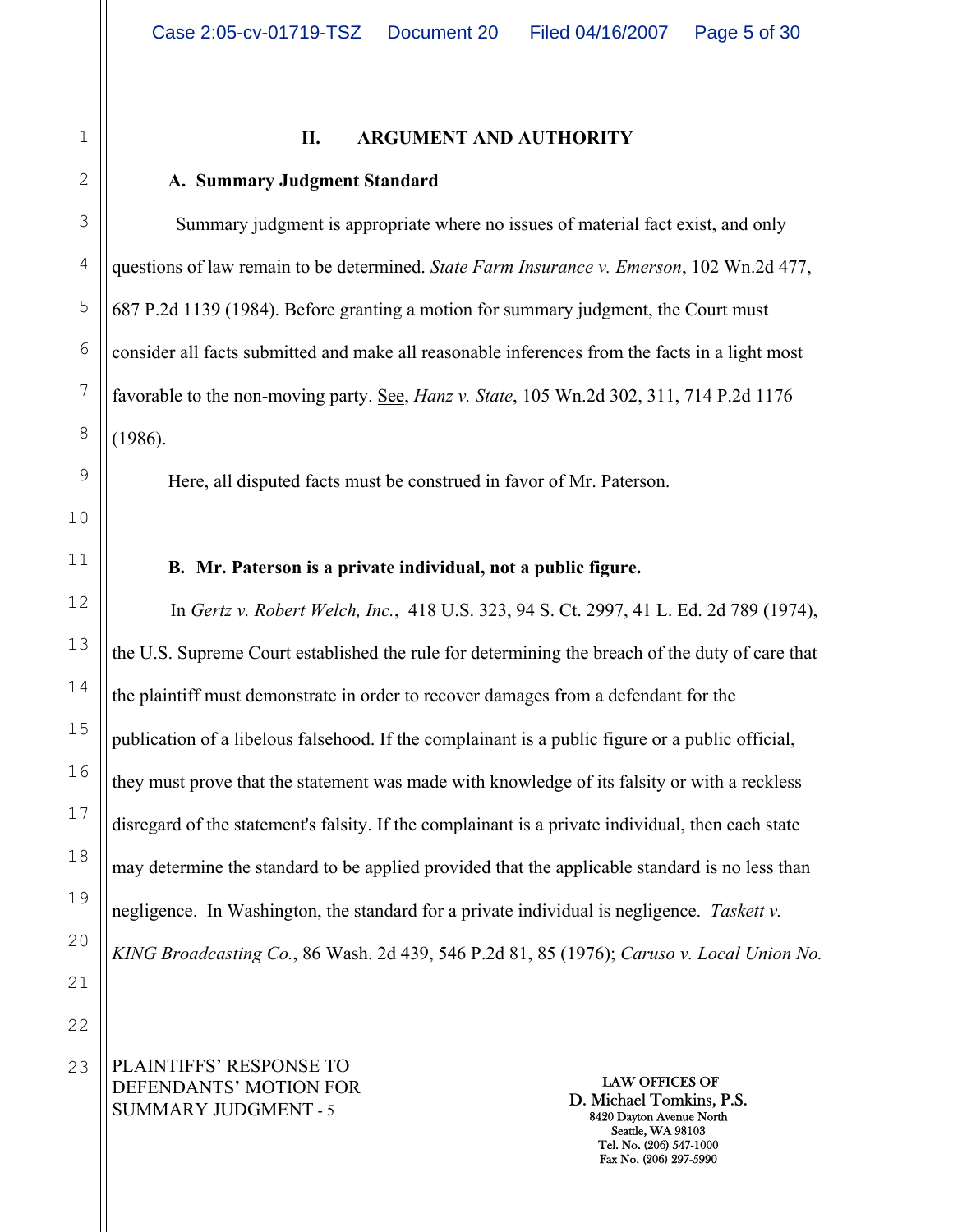PLAINTIFFS' RESPONSE TO DEFENDANTS' MOTION FOR SUMMARY JUDGMENT - 6 LAW OFFICES OF D. Michael Tomkins, P.S. 8420 Dayton Avenue North Seattle, WA 98103 Tel. No. (206) 547-1000 Fax No. (206) 297-5990 1 2 3 4 5 6 7 8 9 10 11 12 13 14 15 16 17 18 19 20 21 22 23 *690 of Intern. Broth. Of Teamsters, Chauffers, Warehousemen and Helpers of America,* 100 Wash. 2d 343, 670 P.2d 240, 245 (1983). Whether or not a party is a public figure is a question of law which must be decided by the court. *Wolston v. Reader's Digest Ass'n, Inc.*, 578 F.2d 427, 429 (D.C. Cir. 1978), rev'd, 443 U.S. 157, 99 S. Ct. 2701, 61 L. Ed. 2d 450 (1979) (rev'd on other grounds with Supreme Court finding that plaintiff was not a public figure); *Greenberg v CBS Inc.*, 69 A.D.2d 693, 703, 419 N.Y.S.2d 988, 993 (2d Dep't 1979). Furthermore, "[t]he burden of proof with respect to the status of the plaintiff is on the media defendant." *Foretich v. Capital Cities/ABC, Inc.*, 37 F.3d 1541, 1551 (4th Cir. 1994). Defendant Evans has not met this burden. **1. Mr. Paterson is not a "general purpose" public figure.**  A general purpose public figure is defined as: [A] person whose name is immediately recognized by a large percentage of the relevant population, whose activities are followed by that group with interest, and whose opinions or conduct by virtue of theses facts, can reasonably be expected to be known and considered by that group in the course of their own individual decisionmaking. *Harris v. Tomczak,* 94 F.R.D. 687, 700-01 (E.D. Cal. 1982) A "general purpose" public figure is much less common than a "limited purpose" public figure. It has been noted that "a general public figure is a well-known 'celebrity,' his name a 'household word.'" *Waldbaum v. Fairchild Publications, Inc.,* 627 F.2d 1287, 1294 (D.C. Cir. 1980). This test is to be strictly construed. As the Court in *Gertz* held, "[a]bsent clear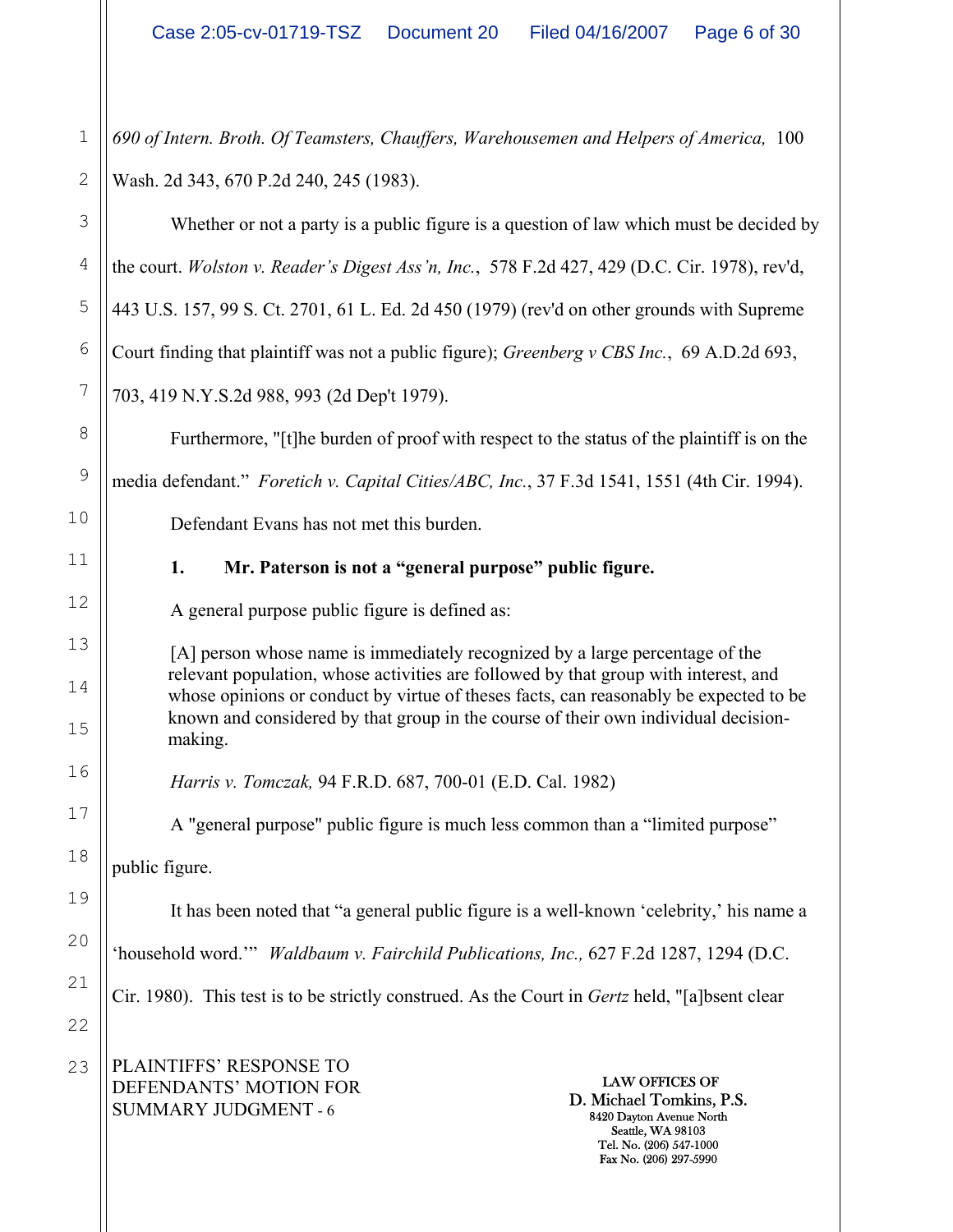1 2 evidence of general fame or notoriety in the community, and pervasive involvement in the affairs of society, a public personality should not be deemed a public personality for all aspects of his life." *Gertz,* at 352. Courts have uniformly held that the class of people who are general purpose public figures is limited. (*Waldbaum,* 627 F.2d at 1292, "the general public figure is a rare creature;" *Wolston,* 443 U.S. at 165, "class of general purpose public figures are a 'small group of individuals'")

Here, Evans has not asserted that Mr. Paterson is a general public figure- at most, he states, while presenting no real evidence thereof, that Mr. Paterson has thrust himself into a public controversy, claiming that this makes him a "limited purpose" public figure.

## **2. Mr. Paterson is not a "limited purpose" public figure.**

Evans claims that Mr. Paterson has, through his actions, thrust himself into a longstanding controversy concerning the paternity of DOS. However, this controversy, however long standing, was between Kildall and Bill Gates. Further, it did not affect any large swaths of the population, and was at interest only to a relatively small group of computer aficionados, until the publication of Mr. Evans' book.

A limited purpose public figure is defined as "an individual [who] voluntarily injects himself or is drawn into a particular public controversy and thereby becomes a public figure for a limited range of issues." *Gertz*, at 351. The Supreme Court focused not just on the question of whether there was a public controversy, but on the nature and extent of a person's public involvement in it.

PLAINTIFFS' RESPONSE TO DEFENDANTS' MOTION FOR SUMMARY JUDGMENT - 7

LAW OFFICES OF D. Michael Tomkins, P.S. 8420 Dayton Avenue North Seattle, WA 98103 Tel. No. (206) 547-1000 Fax No. (206) 297-5990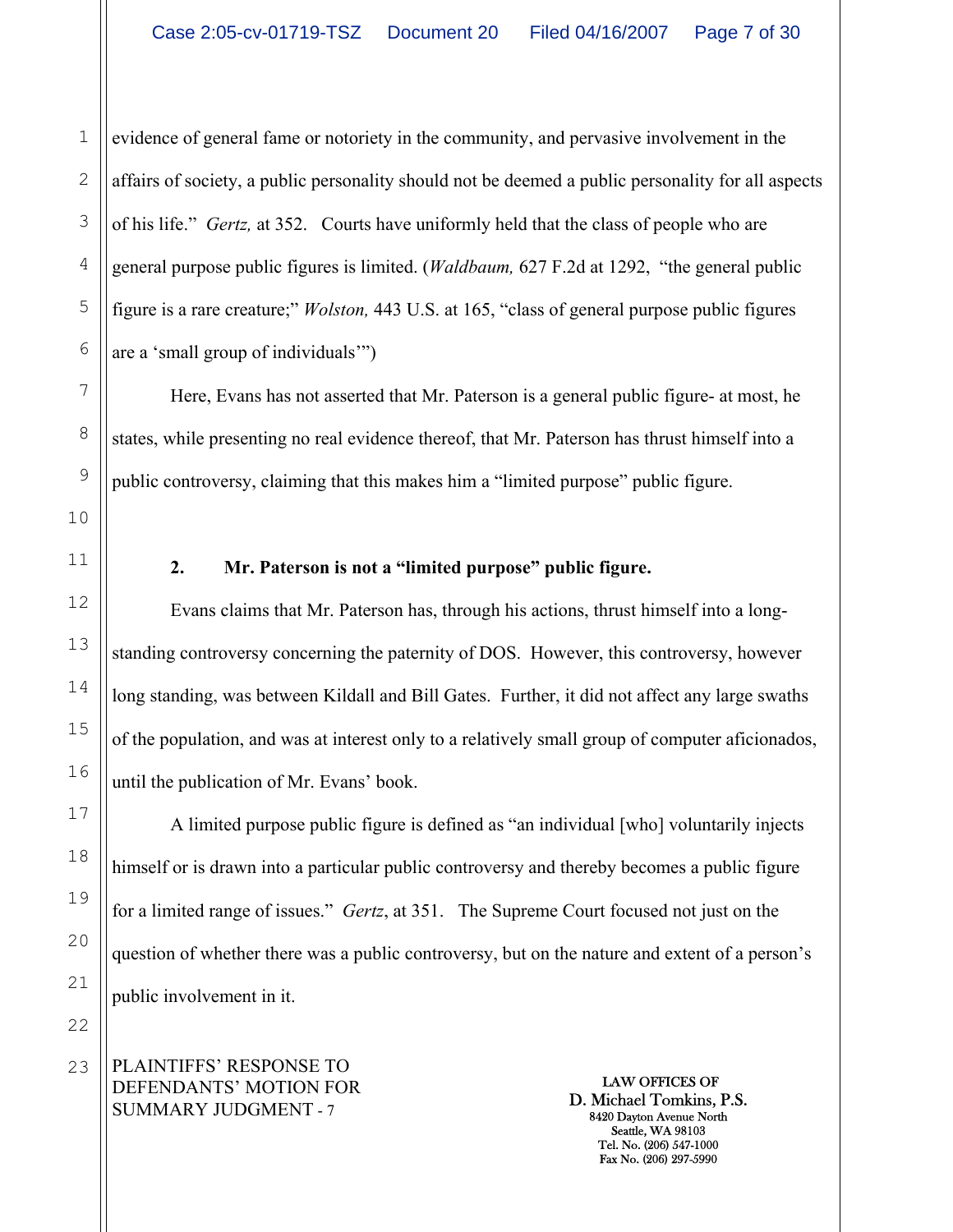The test for determining whether a person is a limited purpose public figure incorporates several factors.

A defendant must show that the plaintiff has: (1) successfully invited public attention to his views in an effort to influence others prior to the incident that is the subject of litigation; (2) voluntarily injected himself into a public controversy related to the subject of the litigation; (3) assumed a position of prominence in the public controversy; and (4) maintained regular and continued access to the media. *Lerman v. Flynt Distributing Co., Inc.*, 745 F.2d 123, 136- 37 (2d Cir. 1984).

At most, Evans can point to a couple of articles in trade journals that refer to Mr. Paterson's role in the development of DOS; and one letter to the editor where Mr. Paterson takes issue with Kildall's characterization of his work as derivative. This fails to rise to the level of becoming a "public controversy," and to the extent that it is, can hardly be called a successful invitation of public attention to it. Mr. Paterson likewise cannot have assumed a position of prominence in this "public" controversy; that office rests with Mr. Gates. Nor can they show regular and continued access to the media.

As Mr. Evans has failed in his burden to establish that Mr. Paterson is anything other than a private individual, all Mr. Paterson need show is that Mr. Evans acted negligently in publishing his false, defamatory comments. This, he can do.

PLAINTIFFS' RESPONSE TO DEFENDANTS' MOTION FOR SUMMARY JUDGMENT - 8

LAW OFFICES OF D. Michael Tomkins, P.S. 8420 Dayton Avenue North Seattle, WA 98103 Tel. No. (206) 547-1000 Fax No. (206) 297-5990

1

2

3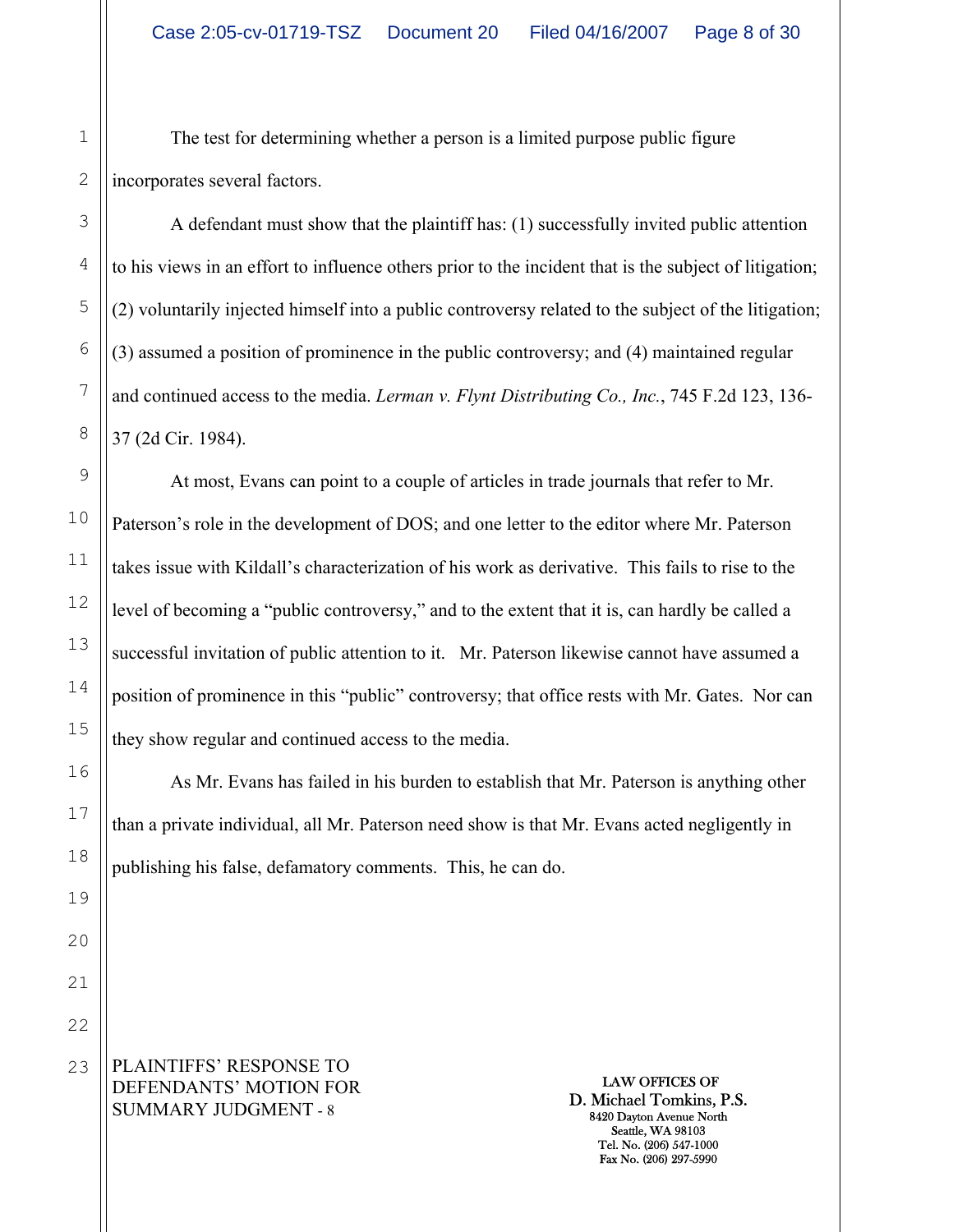## **C. Evans' statements are false, and constitute libel per-se.**

## **1. The Statements are libelous per-se.**

"A publication which tends to expose a living person to hatred, contempt, ridicule or obloquy, or to deprive him of the benefit of public confidence or social intercourse, or to injury him in his business or occupation, is libelous per se." *Purvis v. Bremer's, Inc.* 54 Wash.2d 743, 344 P.2d 705 (1959), RCW 9.58.010.

Mr. Evans accused Mr. Paterson of "copying" Killdall's code verbatim, "taking a ride" on Kildall's work, of "ripping off" that work, which he equated in his deposition with outright thievery. *See Exhibit A, excerpts of Deposition of Harold Evans.* 

"In determining whether a publication can be defamatory, it must be construed in sense in which it would ordinarily be understood by its readers." *Purvis*, at 751, citing *Miles v. Louis Wasmer, Inc.*, 172 Wash. 466, 20 P.2d 847 (1933). Here, the defamatory nature of the statements is absolutely clear. Evans accused Paterson of stealing Kildall's ideas. Any ordinary reader of the defamatory statements would hate Paterson, ridicule him, hold him in contempt and distrust- both in his business dealings and otherwise.

Evans further reports in numerous instances that Kildall could have sued over these actions, and would have prevailed, but chose not to do so because he was too nice, and too much a gentleman. This presents the innuendo that Kildall's potential suit had merit.

Publication of these accusations in Evans' book can only be considered as exposing Mr. Paterson to hatred, contempt, ridicule and obloquy. Anyone who would consider doing business with Mr. Paterson currently would be faced with these accusations, and would be

PLAINTIFFS' RESPONSE TO DEFENDANTS' MOTION FOR SUMMARY JUDGMENT - 9

LAW OFFICES OF D. Michael Tomkins, P.S. 8420 Dayton Avenue North Seattle, WA 98103 Tel. No. (206) 547-1000 Fax No. (206) 297-5990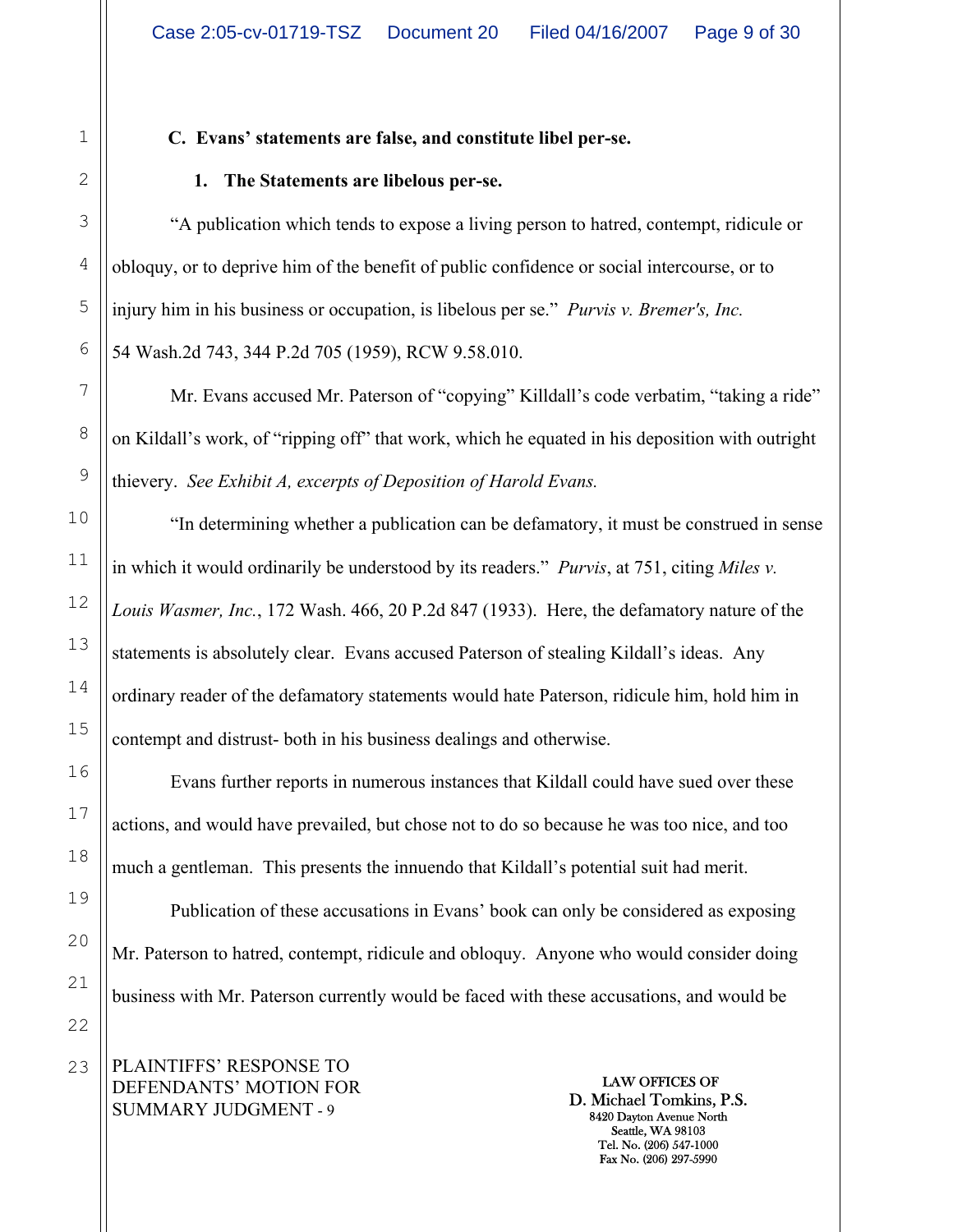1 given pause about Mr. Paterson's honesty and fair dealing. Are the products Mr. Paterson selling now his own, or did he "rip off" those ideas too? It is abundantly obvious that these comments deprive Mr. Paterson of the benefit of public confidence, and injure him in his business and occupation.

### **2. The statements are false.**

But are the statements made by Evans true? They are not.

## **a. Int-21 was not the heart of Kildall's innovation.**

First, Evans describes Kildall's Int-21 API (Application Program Interface) calls, "the heart of his innovation," and Paterson's use of them copying, cloning, ripping off, stealing from, Kildall. However, as clearly described by Professor Lee A. Hollaar, an expert witness in this case, **Mr. Killdall did not have an Int-21 mechanism in his CP/M software**. *See Declaration of Professor Lee A. Hollaar.* He utilized a "CALL 5" mechanism to perform that function. The use of the "Int-21" instruction occurred in 86-DOS before CP/M, or any other Digital Research operating system. If anything, it could just as easily be claimed that when it first appeared in Kildall's CP/M-86, written after 86-DOS, it was because Kildall had "reworked" and "adopted" it from Paterson's work. *Id.* 

Computer operating system "calls," which provide functions for application programs, were not an innovation pioneered by Kildall. In fact, Kildall's CP/M "borrowed extensively" from Digital Equipment Corporation's DEC PDP-10 system. *Declaration of Hollaar, p. 10.*  The use of an interrupt or subroutine call to a specified location was common to the operating systems that Kildall used before and during his development of CP/M. *Id.* Likewise, the

PLAINTIFFS' RESPONSE TO DEFENDANTS' MOTION FOR SUMMARY JUDGMENT - 10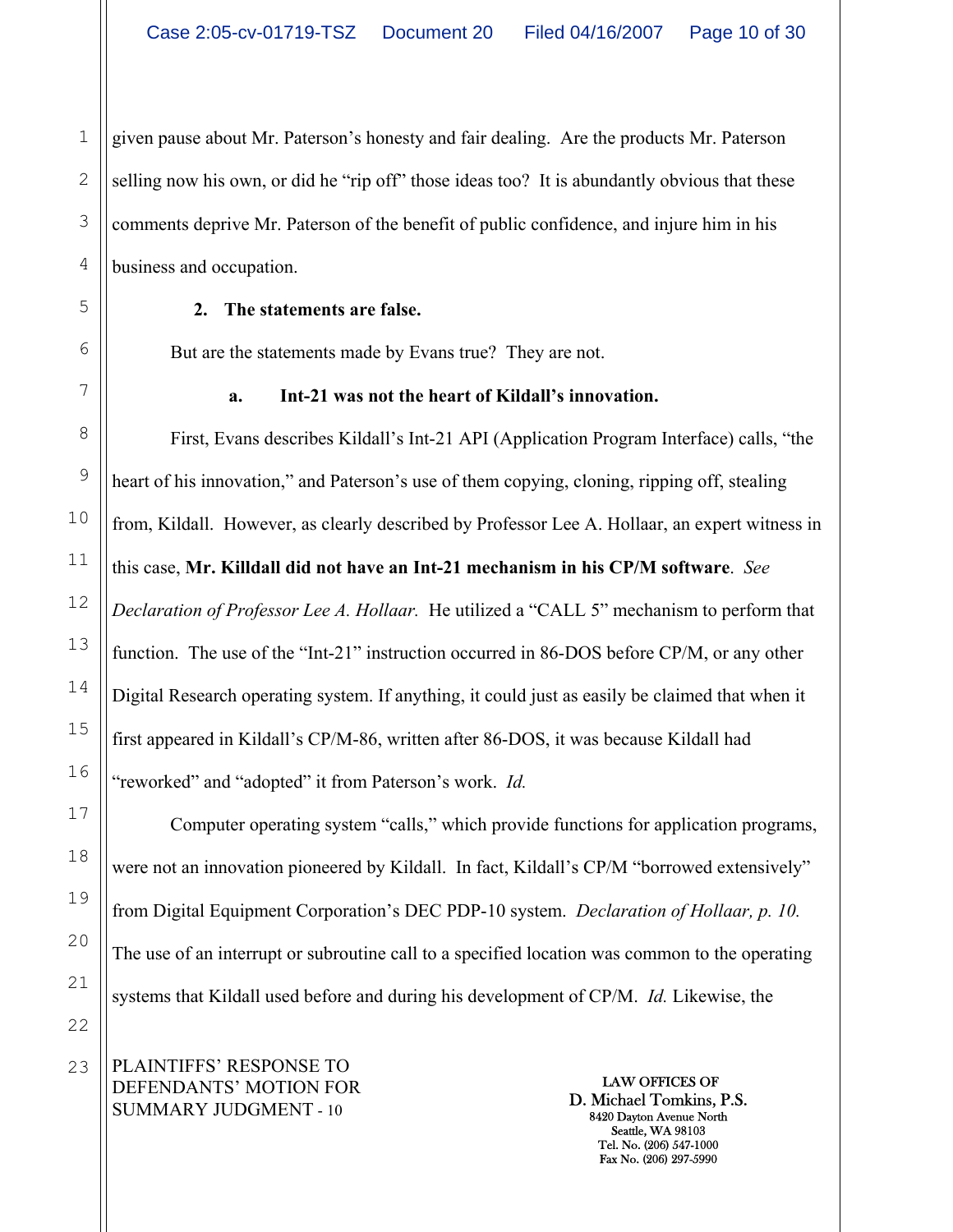2 "DDT" debugger program used by Kildall was based on a DEC-supplied program by the same name.

The use of a colon following a device name is also taken directly from the PDP-10 operating system, like many of the device names in CP/M. *Id, at 11. (See also Exhibit B, History of CP/M, Online Software Museum, "CP/M was developed on Intel's 8080 Emulator under DEC's TOPS-10 operating system, so naturally many parts of CP/M were inspired by it, including the eight character filenames with a three-character extension…")*

Not only is Int-21 *not* the heart of Kildall's system; his system did not have Int-21 in it in the first place. Mr. Paterson was the first one to use them, at Intel's recommendation. Evans' assertion that Paterson "stole" them from Kildall is clearly false.

#### **b. Paterson did not copy verbatim vast swaths of Kildall's code.**

The gravest of Evans' defamatory statements about Mr. Paterson was that Paterson somehow took Kildall's software code and copied it bodily. Evans takes this accusation, made by Kildall, and adopts it as true. Evans relies upon no real evidence of this, but merely reports from other sources and from Kildall's memoirs.

Mr. Paterson denies this, and claims that he wrote DOS. Professor Hollaar, his expert witness, who incidentally was the expert witness in *Caldera Inc. V. Microsoft Corp.*, a case relied upon heavily by Mr. Evans, concurs: Paterson wrote DOS, without resorting to CP/M's code. *See Declarations of Paterson and Hollaar.* This alone should be sufficient admissible evidence to defeat Evans' Summary Judgment motion.

PLAINTIFFS' RESPONSE TO DEFENDANTS' MOTION FOR SUMMARY JUDGMENT - 11

LAW OFFICES OF D. Michael Tomkins, P.S. 8420 Dayton Avenue North Seattle, WA 98103 Tel. No. (206) 547-1000 Fax No. (206) 297-5990

1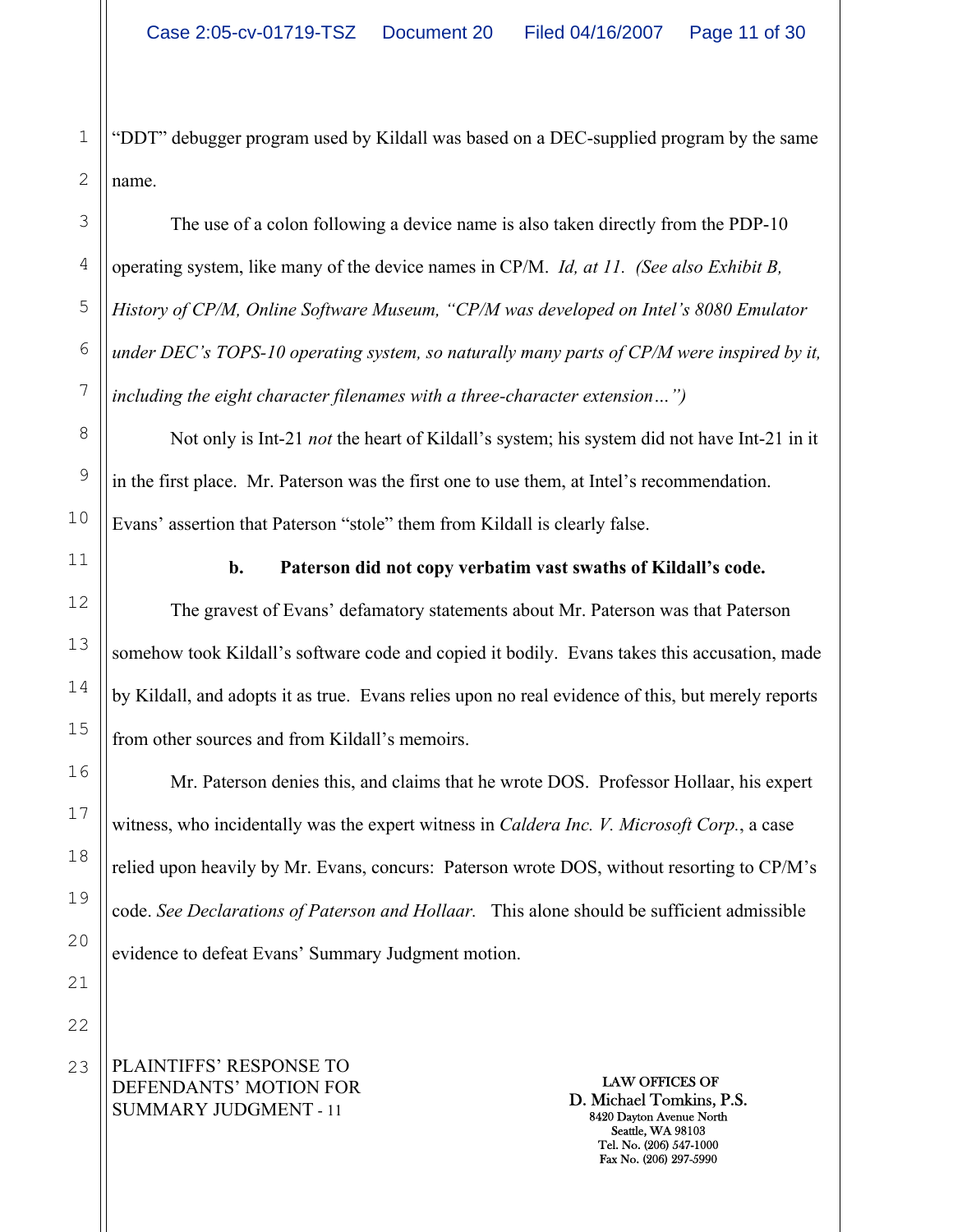Evans, in his attempt to show that his accusations of thievery are true, points to statements made by Mr. Paterson that he utilized certain labels in his own code to promote translation compatibility. This is presented as some kind of admission that he stole the code. This is patently false.

API calls, even if they were a part of Kildall's CP/M, were simply commands that instructed the operating system to perform certain tasks. The code for the tasks themselves, were completely different. *Declaration of Hollaar, Declaration of Paterson.* "Calls" are merely labels, a veneer, placed on top of the code, that trigger actions for the actual code to perform. The code these calls triggered was completely different. Evans confuses use of these labels as use of the underlying function and code. *See Declaration of Paterson.* 

Translation compatibility, a goal that Mr. Paterson admits to having, was required in order to allow programmers to translate their 8 bit programs into 16 bit programs that would operate on the operating system. Mr. Paterson could just as easily labeled the actions as something else, but he would have run the risk that programmers, unwilling to start from scratch with another set of labels, would not adapt their programs to the operating system.

Evans has used the analogy of someone needing a car, but since the owner wouldn't sell it, the person was forced to take it. This analogy is not instructive. It implies not only that an entire car was taken, but that it was stolen.

A better analogy, described by Mr. Paterson in his Declaration, is this: someone in the very early days of automobiles wanted to design a better car. Existing cars had brakes, which consisted of a pedal that when depressed would force a stick into the ground. The designer

PLAINTIFFS' RESPONSE TO DEFENDANTS' MOTION FOR SUMMARY JUDGMENT - 12

LAW OFFICES OF D. Michael Tomkins, P.S. 8420 Dayton Avenue North Seattle, WA 98103 Tel. No. (206) 547-1000 Fax No. (206) 297-5990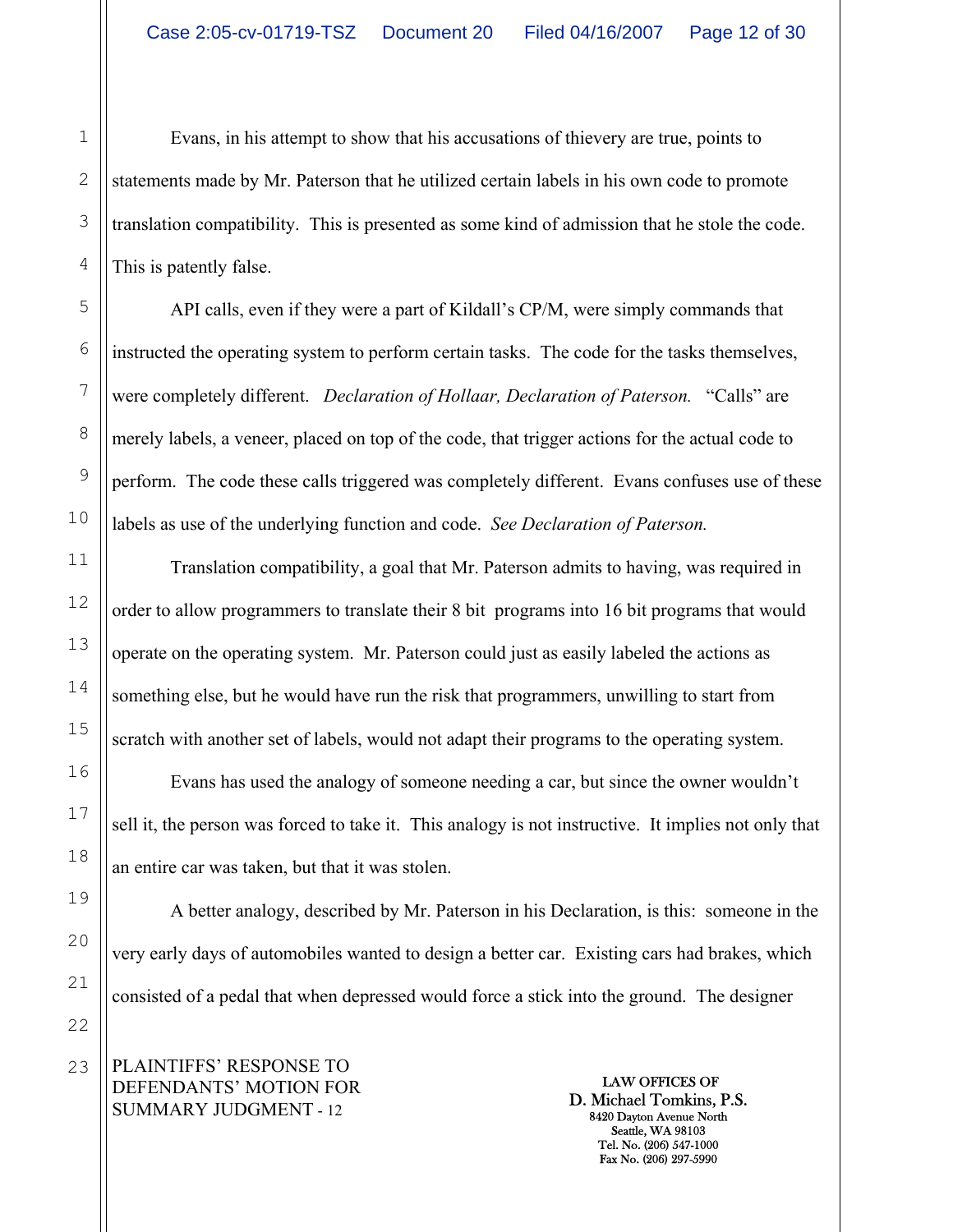1 2 3 also had to use the concept of stopping a car, and to use the label "brake," but thought it would be better to cause pads to adhere to discs attached to the wheels. The label was the same, the pedal being depressed was the same, but the mechanism by which the function was accomplished was completely different. Same label, same trigger, but totally and fundamentally different mechanics.

Likewise, Paterson did sit down with a list of the "labels" that CP/M used, and decided to use similar labels to trigger portions of his code, written by him exclusively. Saying that these "labels" constituted stealing would be like saying disc was like stealing the operation of a dragging stick, or stealing the concept of cars having to be stopped.

Those who design cars today put the gas pedal on the right and the brakes on the left. They don't have to do this: they could just as easily put the brake pedal on the right and the gas on the left; but doing it the other way is expected by the public and to do otherwise would not only be unsafe, but go against convention.

Likewise, Mr. Paterson wanted to allow programmers the flexibility of translating their old CP/M programs to run on his new operating system, and *had* to use the labels to allow the software to effectively conduct a translation to run on the newer, 16 bit chips. This hardly amounts to stealing (See c., below).

Most tellingly of all, Evans also knew that Kildall, in response to widespread copying of his software in the late 1970's, had hidden a copyright message in his source code. *See Exhibit C, excerpts of Research Notes of David Lefer, relied upon by Evans to draft "They Made America," at p. 27.* 

PLAINTIFFS' RESPONSE TO DEFENDANTS' MOTION FOR SUMMARY JUDGMENT - 13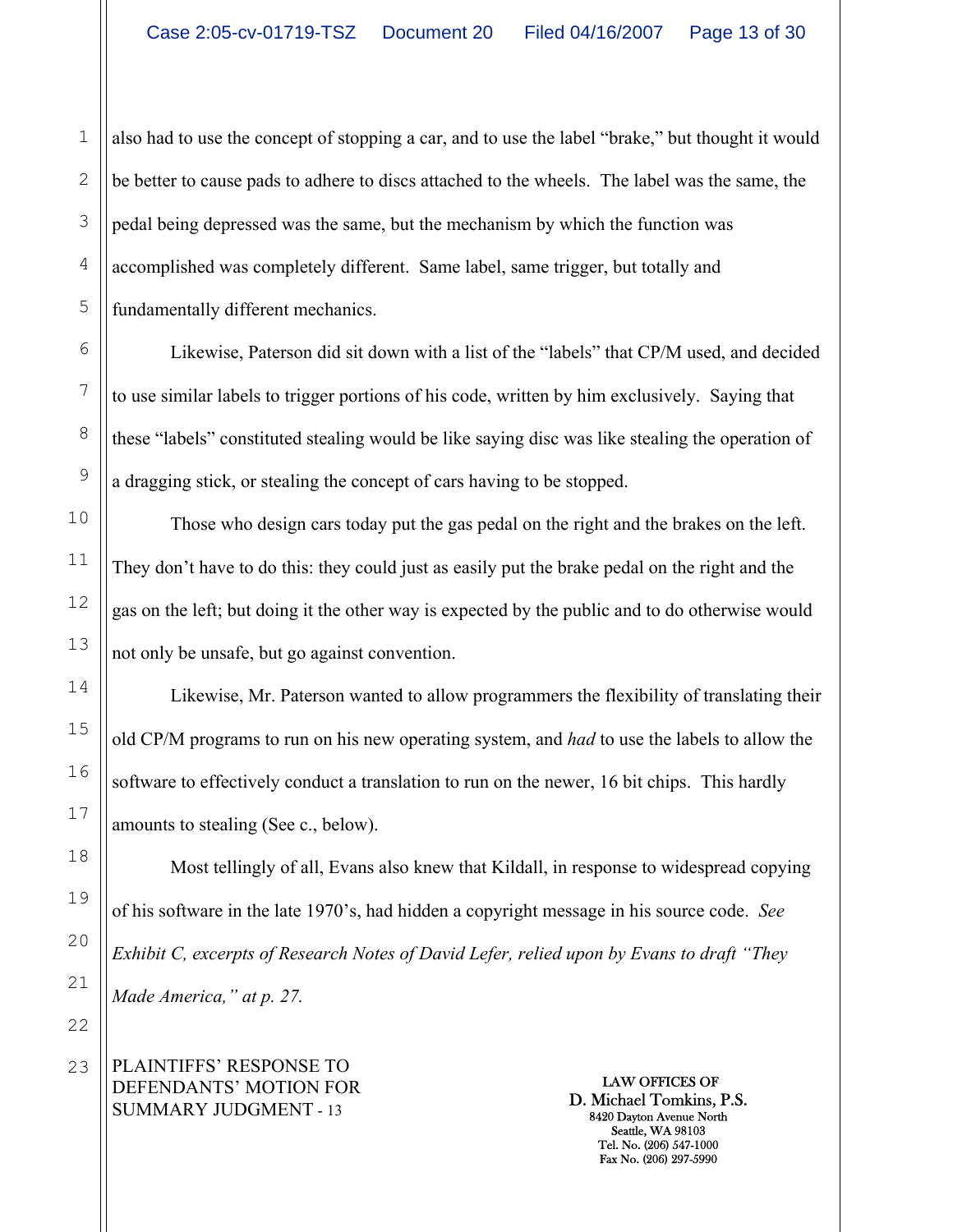Kildall wrote that the copyright message was cleverly hidden, and "you had to be a very sophisticated programmer to remove that message. Not only that, if it was removed, CP/M would not run because the operating system checked to see if the message was there before starting, using an encryption scheme that worked quite well." *Id.*

Thus, Paterson *could not* have copied CP/M bodily, or the copyright message would have popped up. Since 86-DOS operated with no copyright message, it could not have been copied by Mr. Paterson as Kildall and Evans claimed. This was known by Evans, but disregarded.

### **c. Kildall could not have sued Paterson, even if he wasn't such a gentleman.**

While not specifically pled as a false statement, the allegation made by Evans that Kildall could have sued Paterson under a "look and feel" theory but chose not to do so until after the statute of limitations ran because he was a "gentleman" is also demonstrably false. Evans included these ideas in his chapter in order to lionize Kildall, and demonize Paterson.

Evans's insinuation that Kildall had a valid claim that would have prevailed is flawed for several reasons. First, he had no right to sue Paterson, Gates, or anyone else in connection with the development of DOS. He had voluntarily waived the right to sue in his agreement with IBM. *See Exhibit D, Contract with IBM*. Evans had this unambiguous contract in his possession, and could have seen that Kildall's assertions to the contrary were provably wrong. Evans further claimed that Kildall could have prevailed in a suit because "[t]he copyright law of 1976 was not amended until 1981, specifically to cover the look and feel of

PLAINTIFFS' RESPONSE TO DEFENDANTS' MOTION FOR SUMMARY JUDGMENT - 14

LAW OFFICES OF D. Michael Tomkins, P.S. 8420 Dayton Avenue North Seattle, WA 98103 Tel. No. (206) 547-1000 Fax No. (206) 297-5990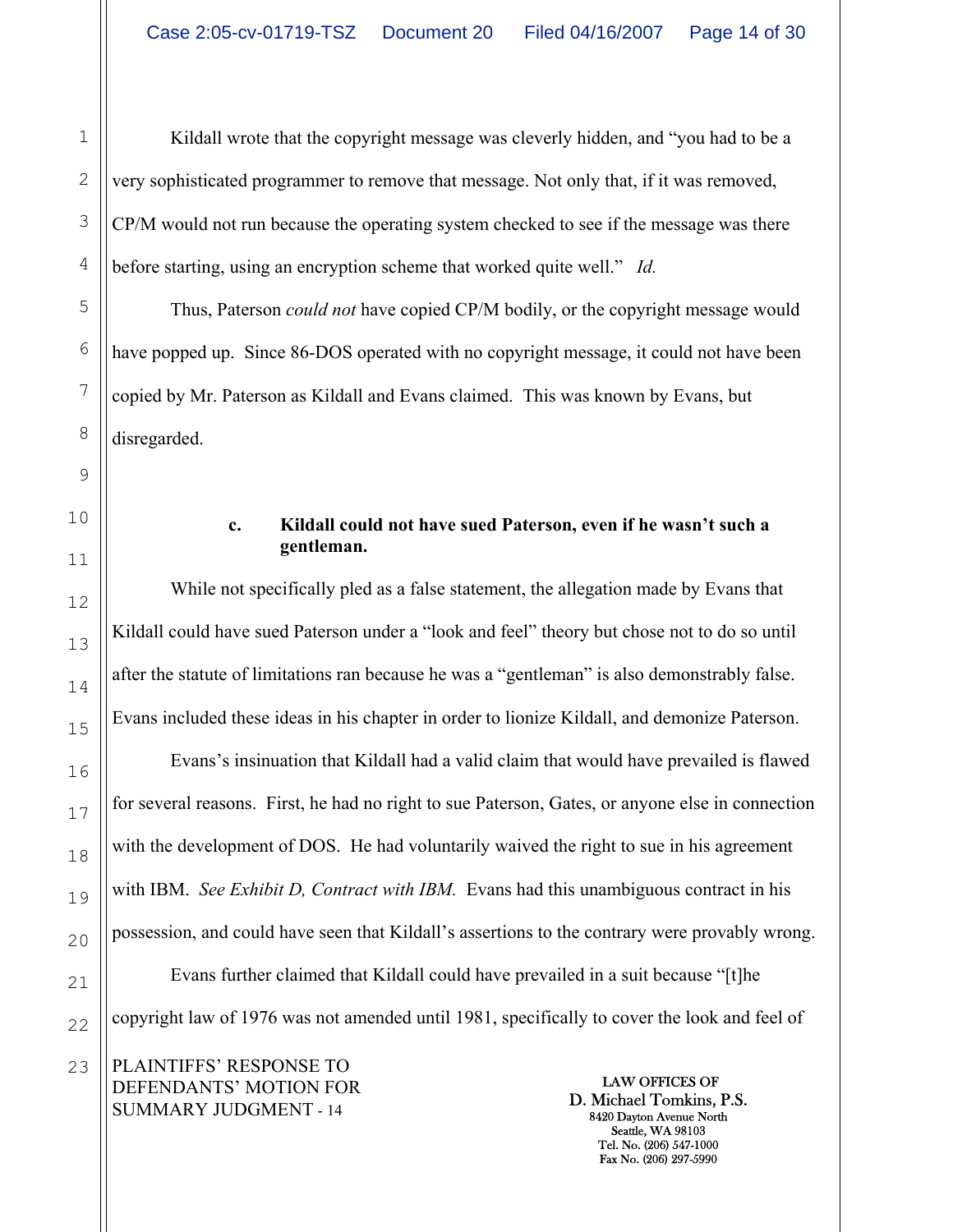2 3 software." However, *there was no amendment* to the United States copyright statutes in 1981. *See Declaration of Hollaar, p. 4 at 17-19.* Nor were there any concurrent amendments that dealt specifically with "look and feel," and there are *still* none. *Id.* 

4 5 6 7 8 9 10 11 12 Even if Kildall had brought a claim against Paterson, he could not have prevailed. In the landmark case *Synercon Technology v. University Computing*, 462 F.Supp 1003 (1978), which also deal with input formats, the courts had already found that where only about 21 percent of the material in plaintiff's copyrighted computer program user's manual was based on prior material, and where the remaining 79 percent was entirely original, plaintiff had contributed something "recognizably its own" to prior treatments of the same subject, and its copyright was not invalid merely because some parts of the whole were not independently conceived. That court also used an automotive analogy- the familiar "H" pattern of an automobile stick shift.

The familiar "figure-H" pattern of an automobile stick is chosen arbitrarily by an auto manufacturer. Several different patterns may be imagined, some more convenient for the driver or easier to manufacture than others, but all representing possible configurations. The pattern chosen is arbitrary, but once chosen, it is the only pattern which will work in a particular model. The pattern (analogous to the computer "format") may be expressed in several different ways: by a prose description in a driver's manual, through a diagram, photograph, or driver training film, or otherwise. Each of these expressions may presumably be protected through copyright. But the copyright protects copying of the particular expressions of the pattern, and does not prohibit another manufacturer from marketing a car using the same pattern. Use of the same pattern might be socially desirable, as it would reduce the retraining of drivers. Likewise, the second manufacturer is free to use its own prose descriptions, photographs, diagrams, or the like, so long as these materials take the form of original expressions of the copied idea (however similar they may be to the first manufacturer's materials) rather than copies of the expressions themselves. Admittedly, there are many more possible choices of computer formats, and the decision among them more arbitrary, but this does not detract from the force of the analogy.

PLAINTIFFS' RESPONSE TO DEFENDANTS' MOTION FOR SUMMARY JUDGMENT - 15 23

1

13

14

15

16

17

18

19

20

21

22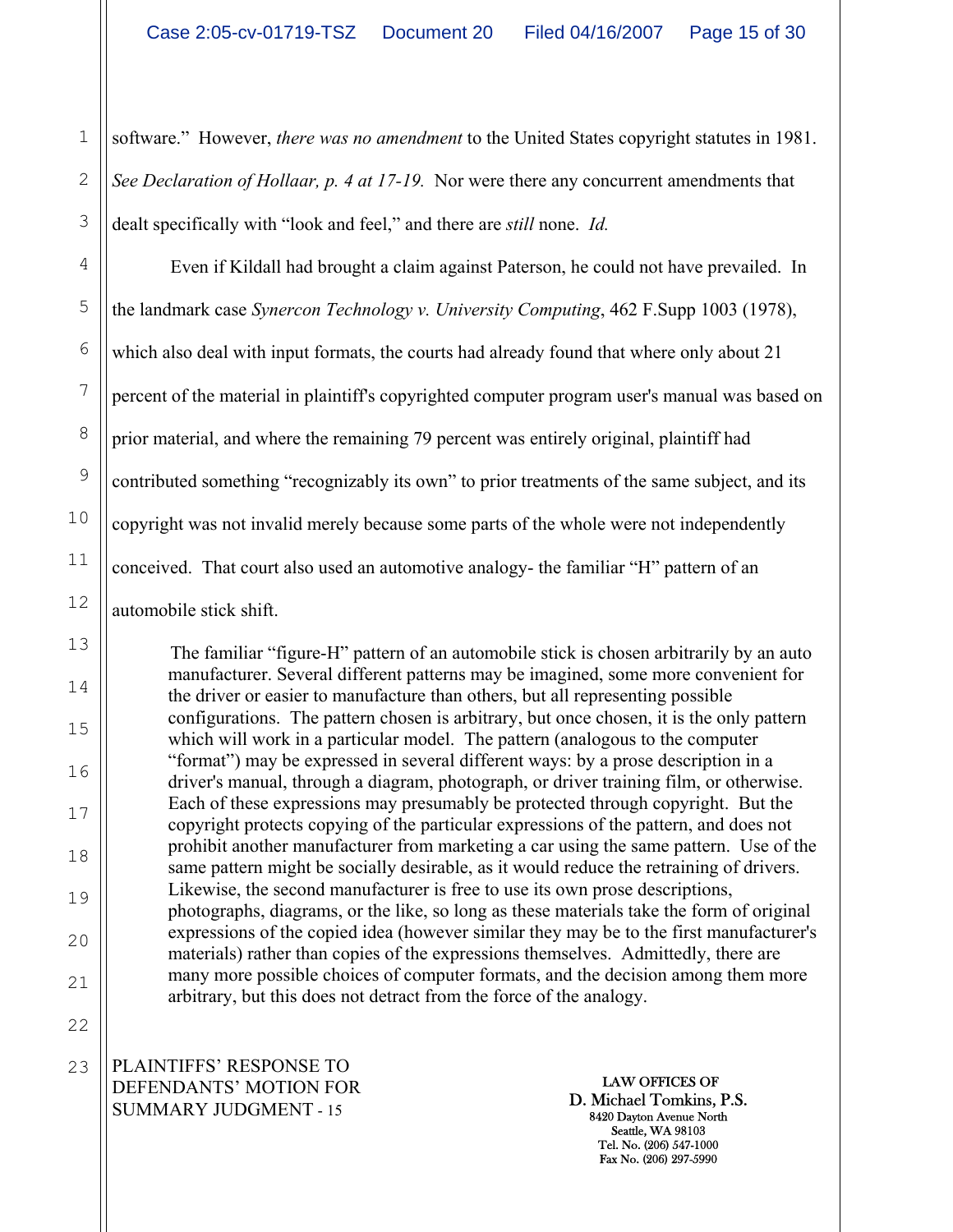*Synercon*, at 1013. See also *Declaration of Hollaar, at p. 8.*

Based on *Synercon* and established copyright law, Paterson would have prevailed in a suit if Kildall had brought an action against him. His use of similar call labels is directly analogous to using an "H" pattern in a stick shift- socially desirable to facilitate ease of programmers.

Later cases have further upheld and clarified the holding in *Synercon.* In *Computer Associates Intern. Inc. v. Altai, Inc.*, 982 F.2d 693 (1992), the Second Circuit Court of Appeals adopted the *scenes a faire* doctrine to apply to computer programs. They found that it was not a violation of copyright if the following applies:

a programmer's freedom of design choice is often circumscribed by extrinsic considerations such as (1) the mechanical specifications of the computer on which a particular program is intended to run; (2) compatibility requirements of other programs with which a program is designed to operate in conjunction; (3) computer manufacturers' design standards; (4) demands of the industry being serviced; and (5) widely accepted programming practices within the computer industry.

*Altai,* at 709-710

Here, Paterson's use of a specific set of call labels were the product of compatibility requirements of other programs (the translator would not have worked if the codes were not referenced the same way), and by the demands of the industry being serviced (programmers wanted the same call labels so that their programs, using widely accepted programming practices, could be translated to a 16 bits and run on DOS). Finally, if Kildall claimed that he had an actionable claim on a "look and feel" theory,

why would he need that theory at all? "Look and feel" claims are based upon the presumption

PLAINTIFFS' RESPONSE TO DEFENDANTS' MOTION FOR SUMMARY JUDGMENT - 16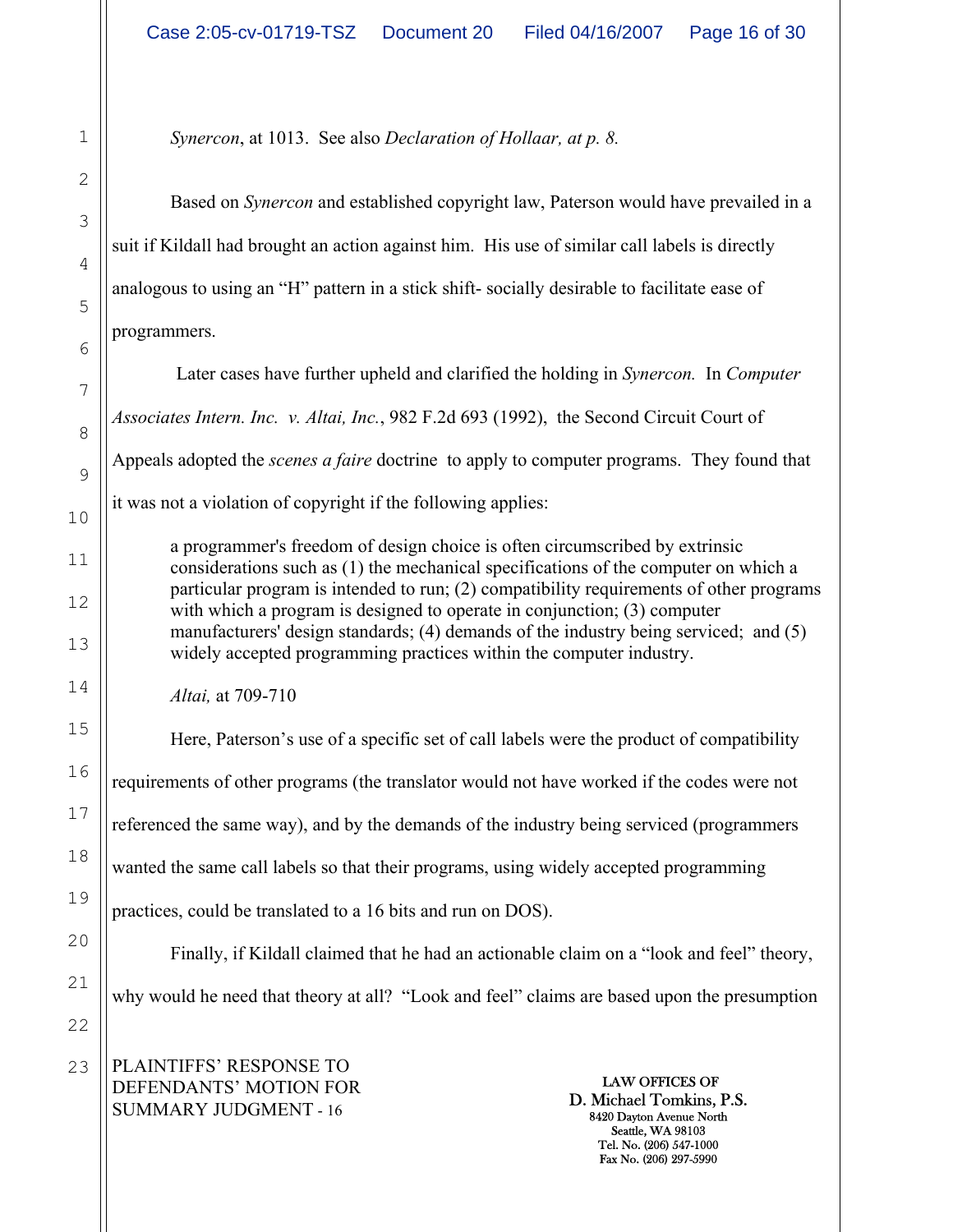that the underlying code is different, but the end result appears the same as the original program. *See Exhibit C, pp. 56-59, the GEM suit.* If Paterson had bodily lifted code to the extent that Kildall claimed, why not just sue him directly for outright copyright infringement?

## **3. Evans' statements are not "opinion."**

1

2

3

4

5

6

7

8

9

10

11

12

13

14

15

16

17

18

19

20

21

22

After his attempt to portray his statements as true, Evans turns to an equally unsuccessful attempt at portraying other of his statements as non-actionable opinion. Evans attempts, citing the Washington Division 2 Court of Appeals in *Schmalenberg v. Tacoma News, Inc.*, 87 Wn.App 579 (1997), to define "opinion" as "a statement that does not express or imply proveable facts." This vastly simplifies and mischaracterizes the law. Prior to *Schmalenberg*, the Supreme Court of Washington adopted a three-part test to determine whether a statement is opinion or not. To determine whether a statement should be nonactionable [opinion], a court should consider at least (1) the medium and context in which the statement was published, (2) the audience to whom it was published, and (3) whether the statement implies undisclosed facts. *Dunlap v. Wayne*, 105 Wn.2d 529, 716 P.2d 842 (1986). The Washington Supreme Court first described the principle of the medium and context of the examined statement. It reasoned that statements made in certain contexts, such as editorial pages or political debates, were more likely to include opinions than contexts that one would more normally expect facts. *Dunlap*, at 539. Here, the statements that accused Paterson of moral turpitude, thievery, and ripping off were made explicitly as facts, in a

PLAINTIFFS' RESPONSE TO DEFENDANTS' MOTION FOR SUMMARY JUDGMENT - 17 23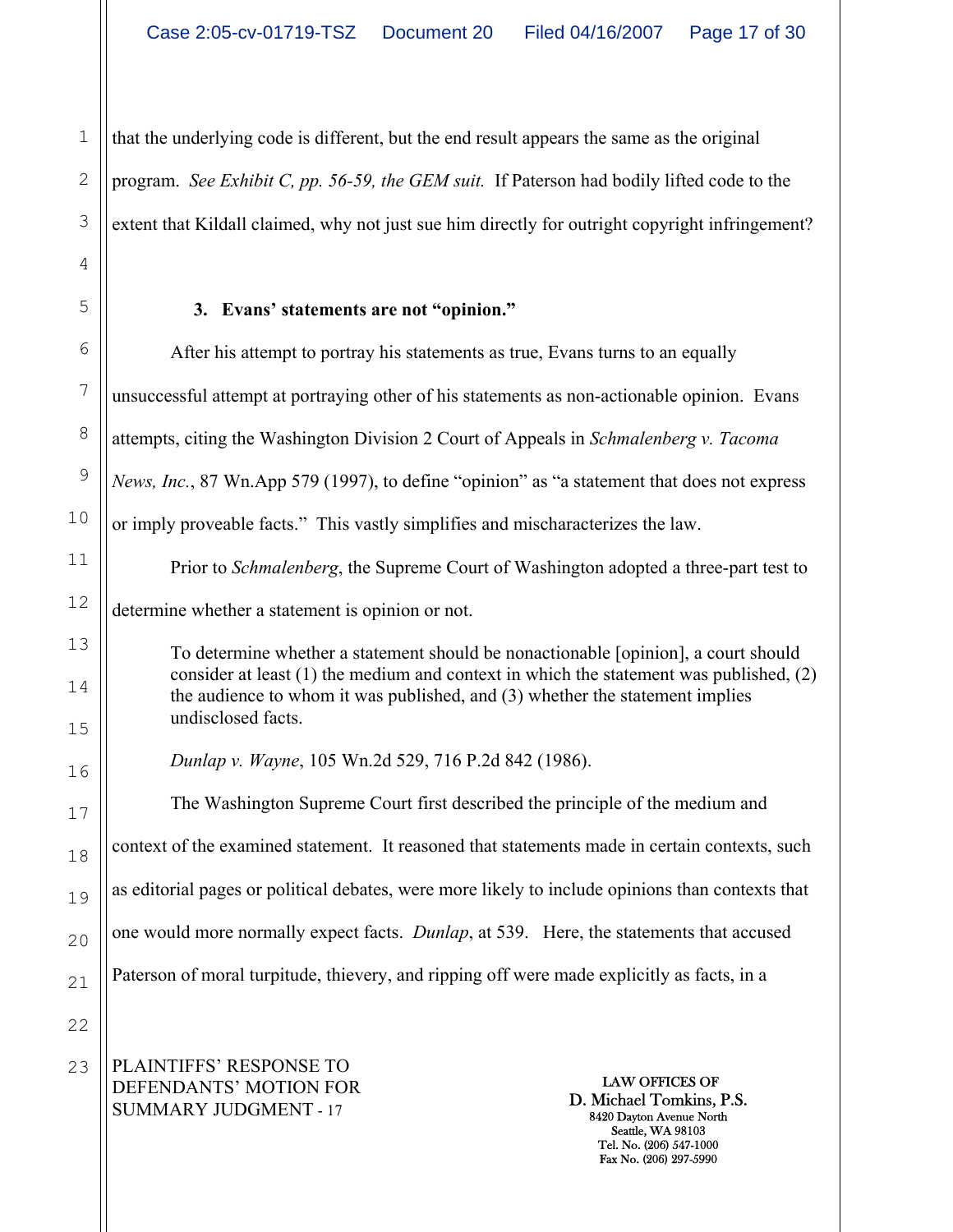scholarly, historical documentary book. One expects statements of truth in history books, not the opinions found in an editorial page, unless easily and specifically identified as opinon.

Next the Supreme Court looked at the nature of the audience. In public debates, they reasoned, the audience is prepared for mischaracterizations and exaggerations, and would be likely to view representations with awareness of a subjective bias by the speaker. *Id.* Here, the audience expected impartial, fair reporting. The book was presented as a definitive history. The "history" Evans reported was Paterson was a thief, and benefited from his theft.

The third factor, which the Court characterized as perhaps the most crucial, was whether the statement implied undisclosed facts that supported it. *Id.* That is exactly the case here. Evans claimed that Paterson took Kildall's code and copied it; made it into a "slapdash clone;" was a knockoff; was a "ripoff," that he "took a ride" on Kildall's system; that some undisclosed person had done an analysis of the code and found it to be almost identical. All of these imply undisclosed facts: that Paterson had access to Kildall's code; that he copied that code; and someone caught him doing it. All of these are false, and all the statements are made by Evans by implying that they are based on facts. The facts, alleged by Evans, are found by referring to the commentaries of others, or by mischaracterizing and taking out of context the statements made by Paterson.

Nobody has taken the code of 86-DOS and compared it to the code of CP/M. Kildall has purported to do so, and has even produced, attached to his memoirs as "Appendix B," "A Comparison of CP/M and MS-DOS." *See Exhibit E, marked as "Confidential."* 

PLAINTIFFS' RESPONSE TO DEFENDANTS' MOTION FOR SUMMARY JUDGMENT - 18

LAW OFFICES OF D. Michael Tomkins, P.S. 8420 Dayton Avenue North Seattle, WA 98103 Tel. No. (206) 547-1000 Fax No. (206) 297-5990

1

2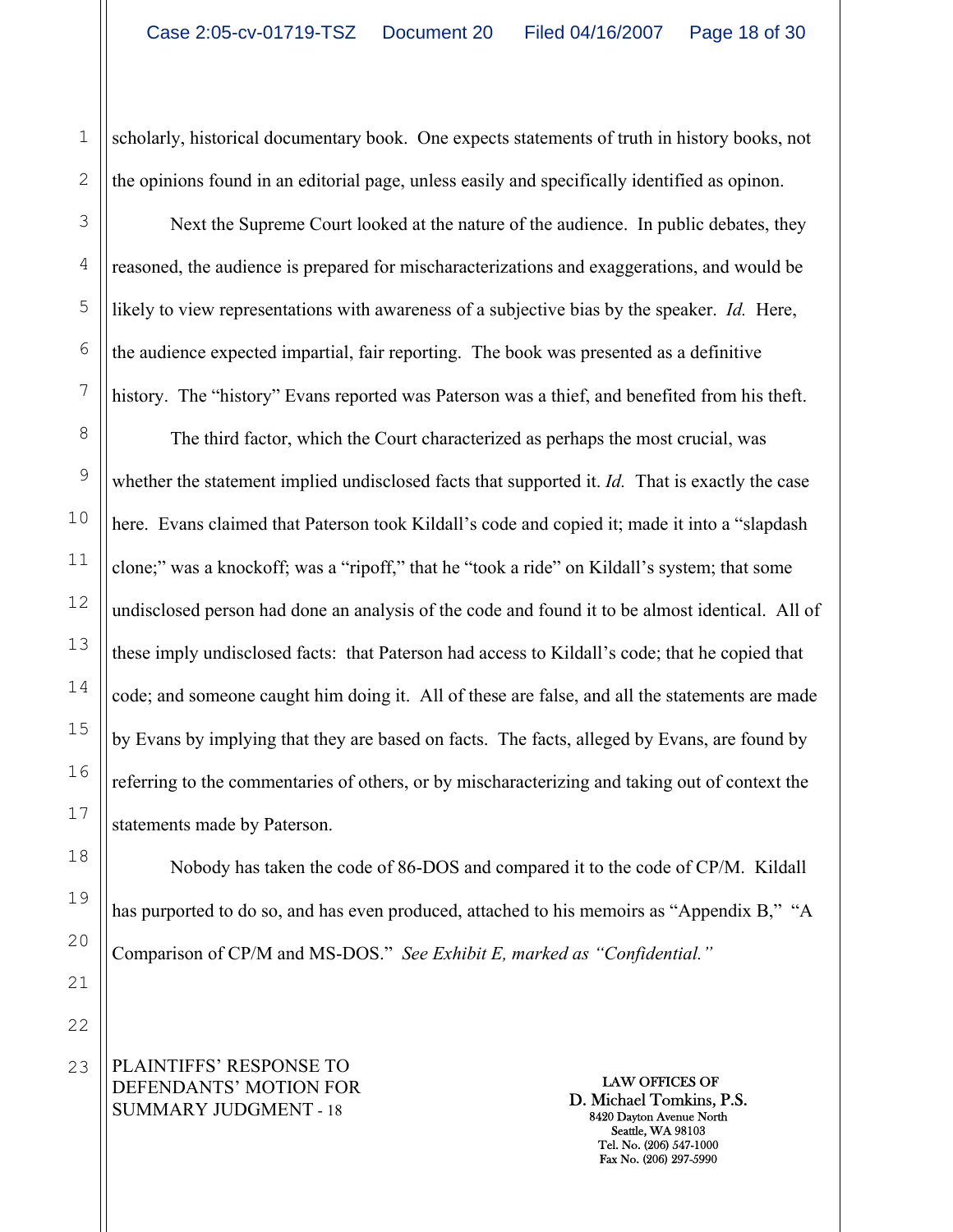2 This comparison lists three pages of "the first 26 API function calls" that Kildall claims were "taken by Paterson directly into MS-DOS." The first page is CP/M, the second is CP/M-86, and the third is MS-DOS. A quick comparison of the three pages shows remarkably similarity between CP/M and CP/M-86, not surprising because Kildall wrote them both. There are some similarities between CP/M and MS-DOS, as found on the third page, but only those that constituted the "labels." Kildall's accusations imply proveable facts, that the code underlying the "labels" was copied, and he goes so far as to express that concept, but Kildall fails utterly to provide any such proof, and Evans has presented no other proof from any other source- only echoes of other unsupported accusations.

Evans' statements, adopting Kildall's as true, were made in the venue of a factual history to a worldwide audience, and clearly imply facts. In no way can any of these libelous per-se statements be construed as opinion.

Evans goes on to claim that his statements constituted opinion because they were shared by others. His reliance on this as exculpating him is misguided. Under Washington law, a person who republishes defamatory statements made by another does not escape liability for the defamation, even if the republisher is careful to ascribe the statements to the original speaker. *Auvil v. CBS 60 Minutes*, 800 F.Supp 928, 931, (E.Dist.Wash 1992), citing *Herron v. Tribune Pub. Co.*, 108 Wn.2d 162, 178, 736 P.2d 249 (1987). Evans cannot hide

PLAINTIFFS' RESPONSE TO DEFENDANTS' MOTION FOR SUMMARY JUDGMENT - 19

LAW OFFICES OF D. Michael Tomkins, P.S. 8420 Dayton Avenue North Seattle, WA 98103 Tel. No. (206) 547-1000 Fax No. (206) 297-5990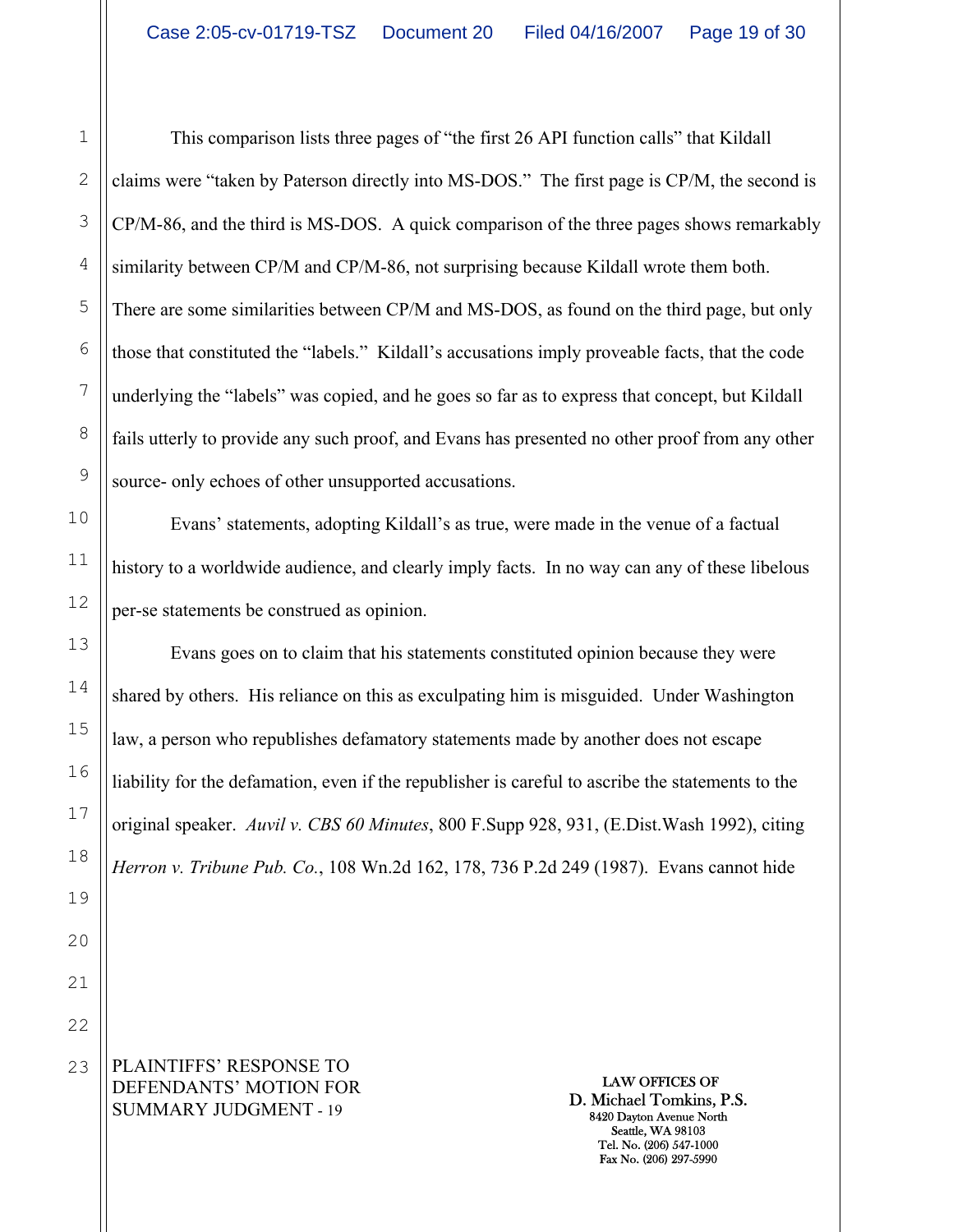behind quoting other sources for his defamatory statements, and neither can he claim them to be opinion just because others might claim them to be.<sup>1</sup>

**4. Paterson need not detail special damages to survive summary judgment.**  Evans argues that because his statements do not constitute libel per-se, and Paterson has not specifically pled libel per-se, that Paterson must allege and prove special damages.

Washington, however, is a notice pleading state. *Bryant v. Joseph Tree, Inc.*, 119 Wn.2d 210, 222, 829 P.2d 1099 (1992). The civil rules, then, require only a short, plain statement of the claim showing that the plaintiff is entitled to relief. *Id.* The notice pleading rule anticipates that the parties will, through discovery, have the opportunity to learn in more detail the nature of the complaint being made. *Id.* Finding that the claim is not pled, therefore, is appropriate "only if the complaint alleges no facts that would justify recovery." *Wright v. Jeckle,*, 104 Wn.App 478, 481, 16 P.3d 1268, *review denied,* 144 Wn2d 1011 (2001). So, a court must accept not only Mr. Paterson's allegations but any reasonable inferences that may be derived from those allegations as true. *Id.* 

Paterson's complaint alleges the elements of libel per-se, and he argues that this court find that the statements made by Mr. Evans are indeed libelous per-se.

PLAINTIFFS' RESPONSE TO DEFENDANTS' MOTION FOR SUMMARY JUDGMENT - 20 23

1

2

3

4

5

6

7

8

9

10

11

12

13

14

15

16

17

18

19

<sup>20</sup>  21 22 i<br>Li <sup>1</sup> See also: *Flowers v. Carville*, 310 F.3d 1118 (Nev. 2002); "...each repetition of a defamatory statement by a new person constitutes a new publication, rendering the repeater liable for that new publication…The law deems the repeater to 'adopt as his own' the defamatory statement," every repetition of a defamatory statement is a publication in itself, even though the repeater states the source or resorts to the customary newspaper evasion "it is alleged." The speaker cannot immunize a statement that implies false acts simply by couching it as opinion based on those facts.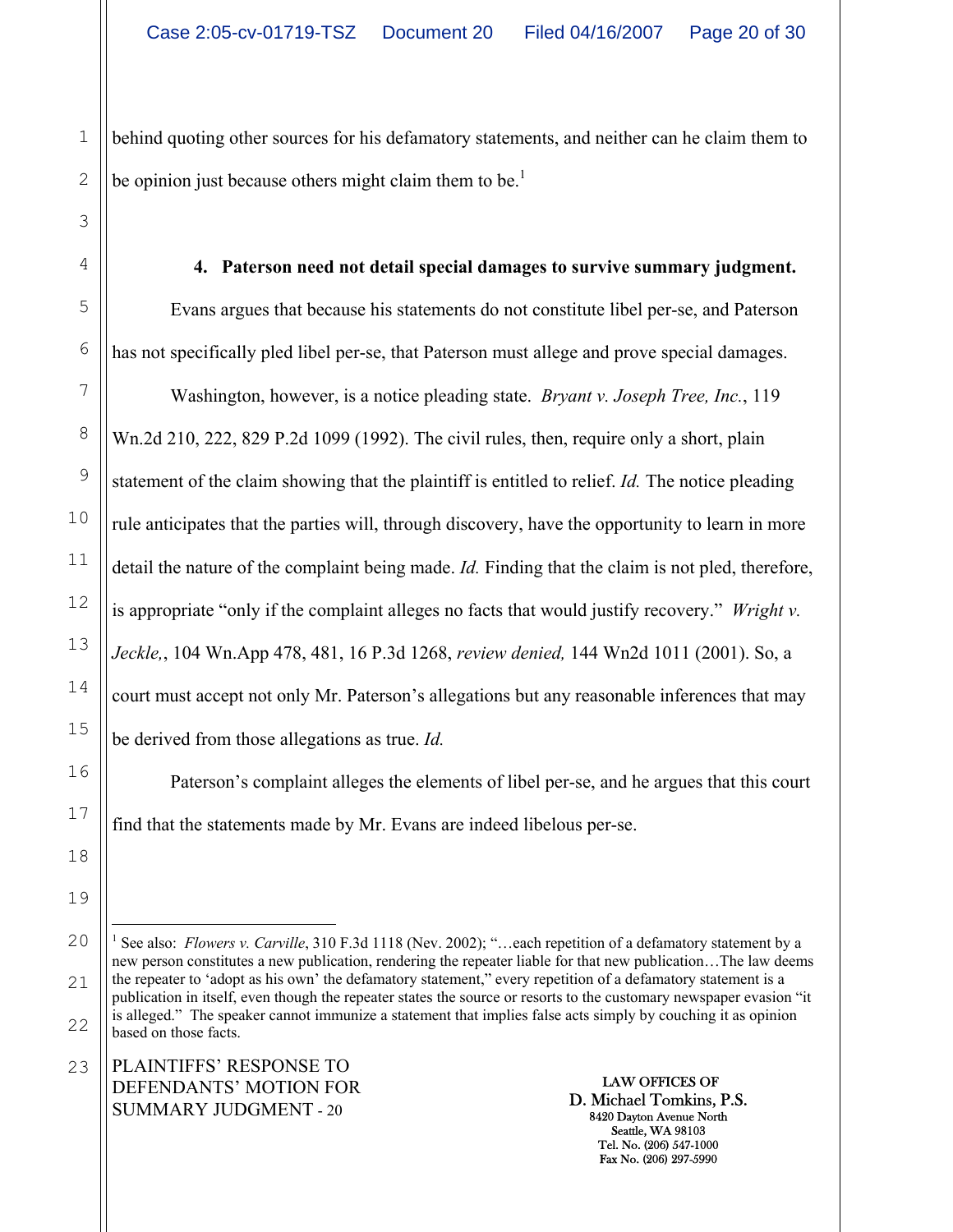In Washington, however, courts have employed two different meanings for "libel perse." "The words may mean either (1) that the statement is libelous on its face, or (2) that it is actionable without proof of special damage in certain situations." *Demopolis v. Peoples Nat. Bank of Washington*, 59 Wn.App 105, 796 P.2d 426 (1990), citing *Caruso v. Local 690, Int'l Bhd. Of Teamsters*, 100 Wn.2d 343, 353, 670 P.2d 240 (1983). In Washington, a libelous perse statement is actionable without proof of special damages only if the defendant acted with actual malice. *Caruso*, 100 Wn.2d at 354, basing its ruling on *Gertz v. Robert Welch, Inc.*

The Demopolis court noted, however, that the scope of *Gertz* was limited in *Dun & Bradstreet, Inc. v. Greenmoss Builders, Inc.*, 472 U.S. 749, 755-63, 105 S.Ct. 2939, 86 L.Ec.2d 593 (1985), which held that damages could be presumed without a finding of actual malice when the matters were purely of a private concern.

The Demopolis court further held that it was a question of fact whether a defendant acted in actual malice, and therefore it was reversible error to dismiss a case for lack of proof of special damages at the summary judgment level.

Reading *Demopolis* with the case at bar, then, if Paterson is found to be a private individual instead of a public figure, special damages need not ever be described. If Paterson is a public or limited public figure, he does need to prove special damages unless he can show that Evans acted with actual malice, but if he can show actual malice, special damages still need not be proven. Finally, even if Paterson is unable to establish actual malice at this time, the Court is prohibited from awarding Evans summary judgment on this issue, as actual malice is a question of fact for a jury.

PLAINTIFFS' RESPONSE TO DEFENDANTS' MOTION FOR SUMMARY JUDGMENT - 21

LAW OFFICES OF D. Michael Tomkins, P.S. 8420 Dayton Avenue North Seattle, WA 98103 Tel. No. (206) 547-1000 Fax No. (206) 297-5990

1

2

3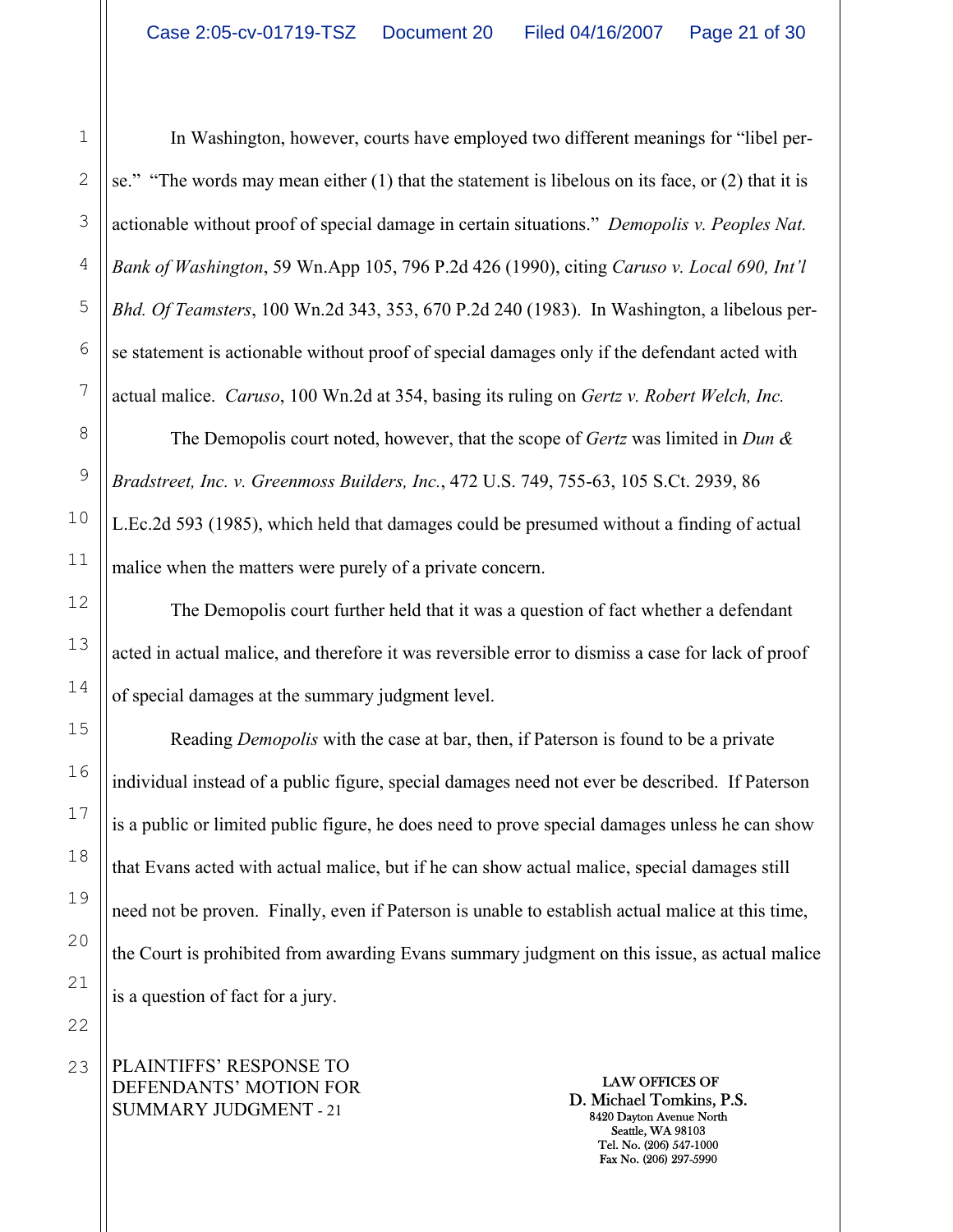Paterson can, however, show that Evans acted with actual malice.

## **D. Evans' statements were made with knowledge of, or reckless disregard of, the truth.**

If Paterson is found to be a public figure or a "limited public figure," in order for him to eventually prevail at trial he must prove that Evans acted with "actual malice." He need not prove this to survive summary judgment, however. *Demopolis,* at 117*. 2*

The concept of malice in a defamation claim is far different than the concept of malice for other torts. "The phrase 'actual malice' is unfortunately confusing in that it has nothing to do with bad motive or ill will." *Harte-Hanks Communications, Inc. v. Connaughton,* 491 U.S. 657, 667, 109 S.Ct. 2678, 105 L.Ed.2d 562 (1989).

A statement is made with "actual malice" when it is made with knowledge that it was false or with reckless disregard of whether it was false or not." *New York Times Co. v. Sullivan*, 376 U.S. 254, 278-80, 84 S.Ct. 710, 725-726, 11 L.Ed.2d 686 (1964).

In Washington, to establish actual malice, "the plaintiff must prove that the defendant either knew the expression was false or recklessly disregarded obvious warning signs that it contained falsities." *Harris v. City of Seattle*, 315 F.Supp.2d 1105 (2004), citing *Flowers v. Carville*, 310 F.3d 1118 (Nev. 2002)*., Hoppe v. Hearst Corp.*, 53 Wn.App. 668, 676, 770 P.2d 203 (1989).<sup>3</sup> Reckless disregard "is not measured by whether a reasonably prudent man

PLAINTIFFS' RESPONSE TO DEFENDANTS' MOTION FOR SUMMARY JUDGMENT - 22 23

 2 See also *St. Amant v. Thompson*, 390 U.S. 727, 732, 88 S.Ct. 1323, 20 L.Ed.2d 262 (1968), "The finder of fact must determine whether the publication was indeed made in good faith."

<sup>&</sup>lt;sup>3</sup> RCW 9.58.020 describes when malice is to be presumed: "Every publication having the tendency or effect mentioned in RCW 9.58.010 shall be deemed malicious unless justified or excused. Such publication is justified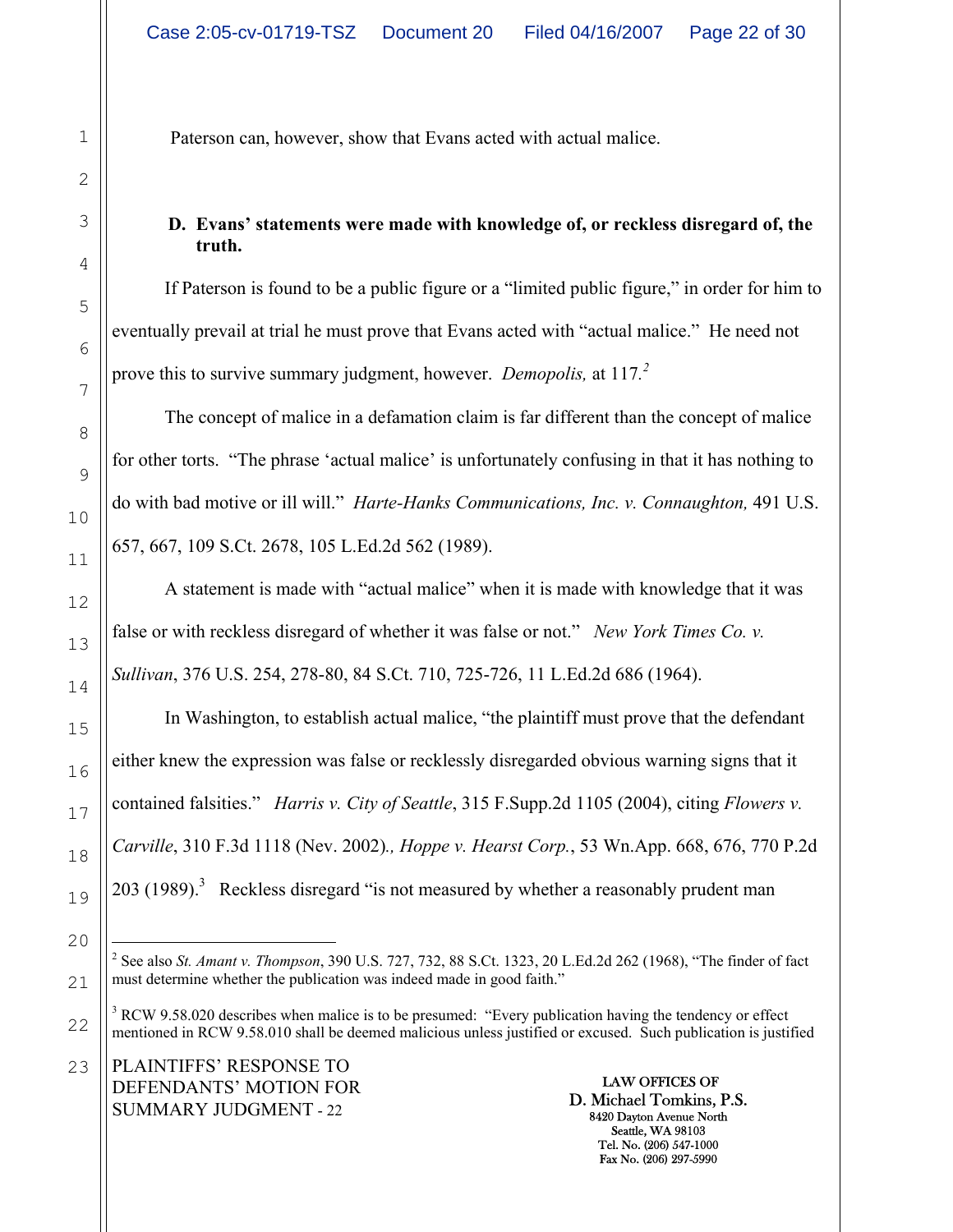2 would have published, or would have investigated before publishing. There must be sufficient evidence to permit the conclusion that the defendant in fact entertained serious doubts as to the truth of [the] publication." *Id,* quoting *St. Amant v. Thompson*, 390 U.S. 727, 731, 88 S.Ct. 1323, 20 L.Ed.2d 262 (1968).

"Reckless disregard" cannot be encompassed in one single, finite, infallible definition. *St. Amant,* at 730-731. "Inevitably, its outer limits will be marked out through case-by-case adjudication." *Id.* 

What evidence constitutes a sufficient showing of a knowledge of falsity or a reckless disregard of warnings that the statements were false is a fact specific determination, which must be determined upon a review of the totality of the evidence. One of the most thorough reviews of the sufficiency of an evidentiary showing is found in *Harte-Hank Communications, Inc. v. Connaughton,* 491 U.S. 657, 667, 109 S.Ct. 2678, 105 L.Ed.2d 562 (1989).

There, the Supreme Court, in its review of the totality of the evidence, found actual malice because the defendant had consciously avoided discovering the truth. The facts that the Court found were supportive of this conclusion were that the plaintiff had denied the charges, there were others who supported the plaintiff's position, certain claims that the defendant made in support of his actions were inconsistent, there were concerns about the veracity of the declarant, the defendant had failed to review tapes made of an interview of the plaintiff even

 $\overline{\phantom{0}}$ whenever the matter charged as libelous charges the commission of a crime, is a true and fair statement, and was published with good motives and for justifiable ends. It is excused when honestly made in belief of its truth and fairness and upon reasonable grounds for such belief, and consists of fair comments upon the conduct of any person in respect of public affairs, made after a fair and impartial investigation.

PLAINTIFFS' RESPONSE TO DEFENDANTS' MOTION FOR SUMMARY JUDGMENT - 23

LAW OFFICES OF D. Michael Tomkins, P.S. 8420 Dayton Avenue North Seattle, WA 98103 Tel. No. (206) 547-1000 Fax No. (206) 297-5990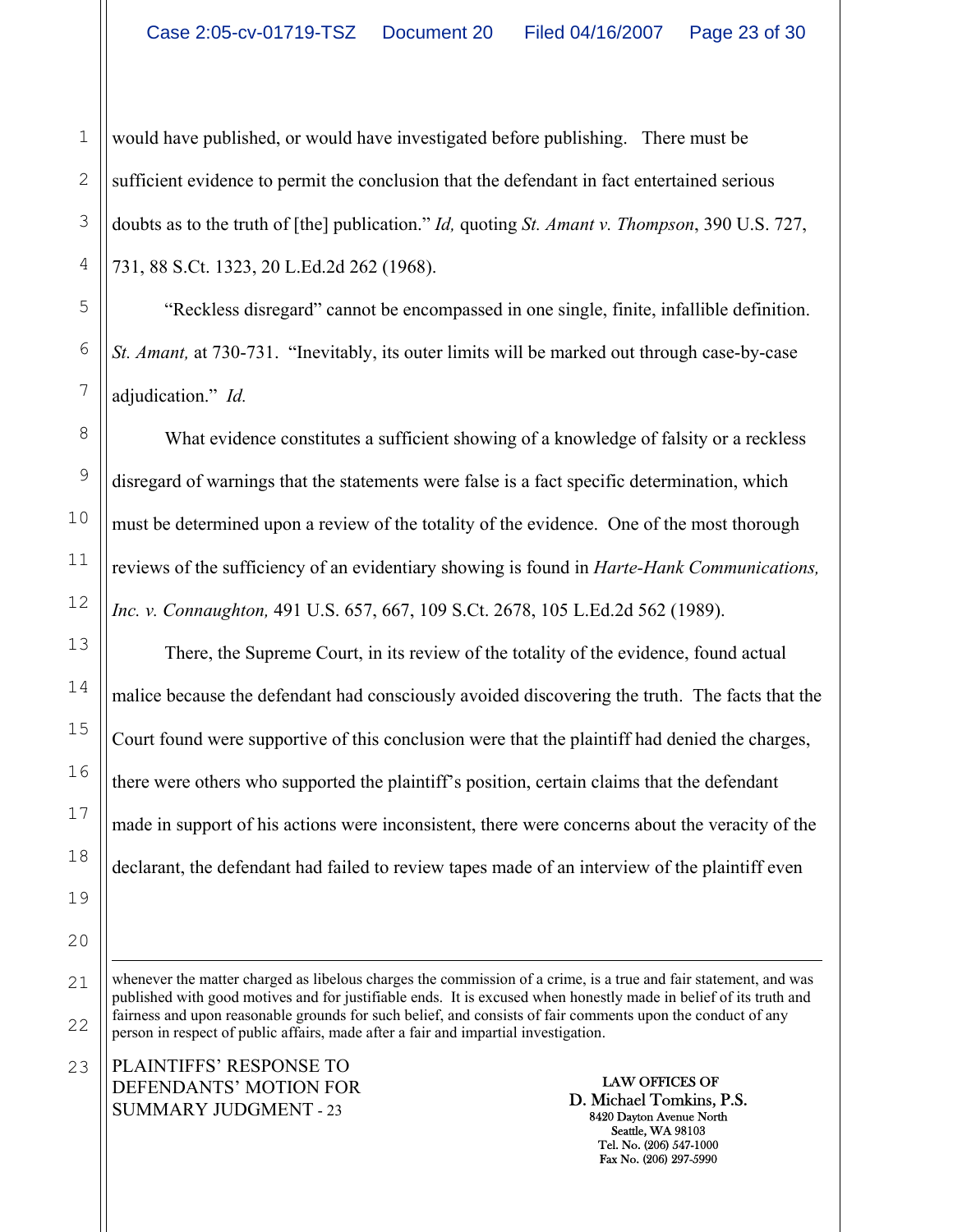1 though they were available, and the fact that the defendant had failed to interview a key

witness. *Harte-Hanks,* at 691-692.

2

3

4

5

6

7

8

9

10

11

12

13

14

15

16

17

18

19

20

21

22

Evans likewise either knew the falsity of the statements he made, or consciously

avoided discovering the truth. Evidence of this is legion.

• Daniel Kelves, a Professor of History at Yale University, reviewed the chapter prior to publication at Mr. Evans' request. In his comments, he warned Mr. Evans: "The revision of the standard story about the origins of Microsoft's MS-DOS and how IBM screwed Kildall and CP/M is absolutely convincing. I think you should excerpt that and publish it independently in a place that will get a lot of attention. I wonder, though, if it would be worth trying to interview somebody from IBM about their side of the story, and try to find out why they wanted to favor MS-DOS and discriminate against CP/M. Otherwise, I'd suggest one caution. Beyond the MS-DOS/CP/M story, you credit Kildall with a lot of vision, for having been the first to conceive this and the first to conceive that. I have no specific knowledge with which to contradict any or all of those claims, but I do know that the history of technological innovation isn't usually so neat and single-fathered. I'd suggest hedging the claims somehow by, for example, attributing them to other authorities. Kildall was no doubt a key visionary but not likely to have been alone." *See Exhibit F.*

- Evans writes how Kildall was shocked and betrayed at the pricing that IBM set for CP/M: \$240.00, instead of the \$60.00 for PC-DOS. However, it was Kildall who set his own pricing. In materials produced by Evans, he included a "Digital Research News, First Quarter 1982." In that publication, Digital Research included an order form for CP/M-86, which priced their own product at \$250.00. *See Exhibit G.*
- Evans drafted his chapter using notes made by his researcher, David Lefer. Lefer informed Evans that Kildall "borrowed from the TOPS operating system on the DEC PDP-10 he was using to create CP/M. Other influences found their way into CP/M code as well." Evans makes no mention of this, instead calling Kildall the sole creator of CP/M. *See Exhibit C, p. 14.*
- Lefer further cautions Evans: "In writing about this, Kildall clearly wants to imply that Gates used this copyrighted material when he built DOS for IBM, but this has not been proven. We have to be careful about implying Gates knew he was consciously stealing Kildall's work. We don't know, although Kildall believes he did. Evans ignores this caution as well. *Id, p. 24.*

PLAINTIFFS' RESPONSE TO DEFENDANTS' MOTION FOR SUMMARY JUDGMENT - 24 23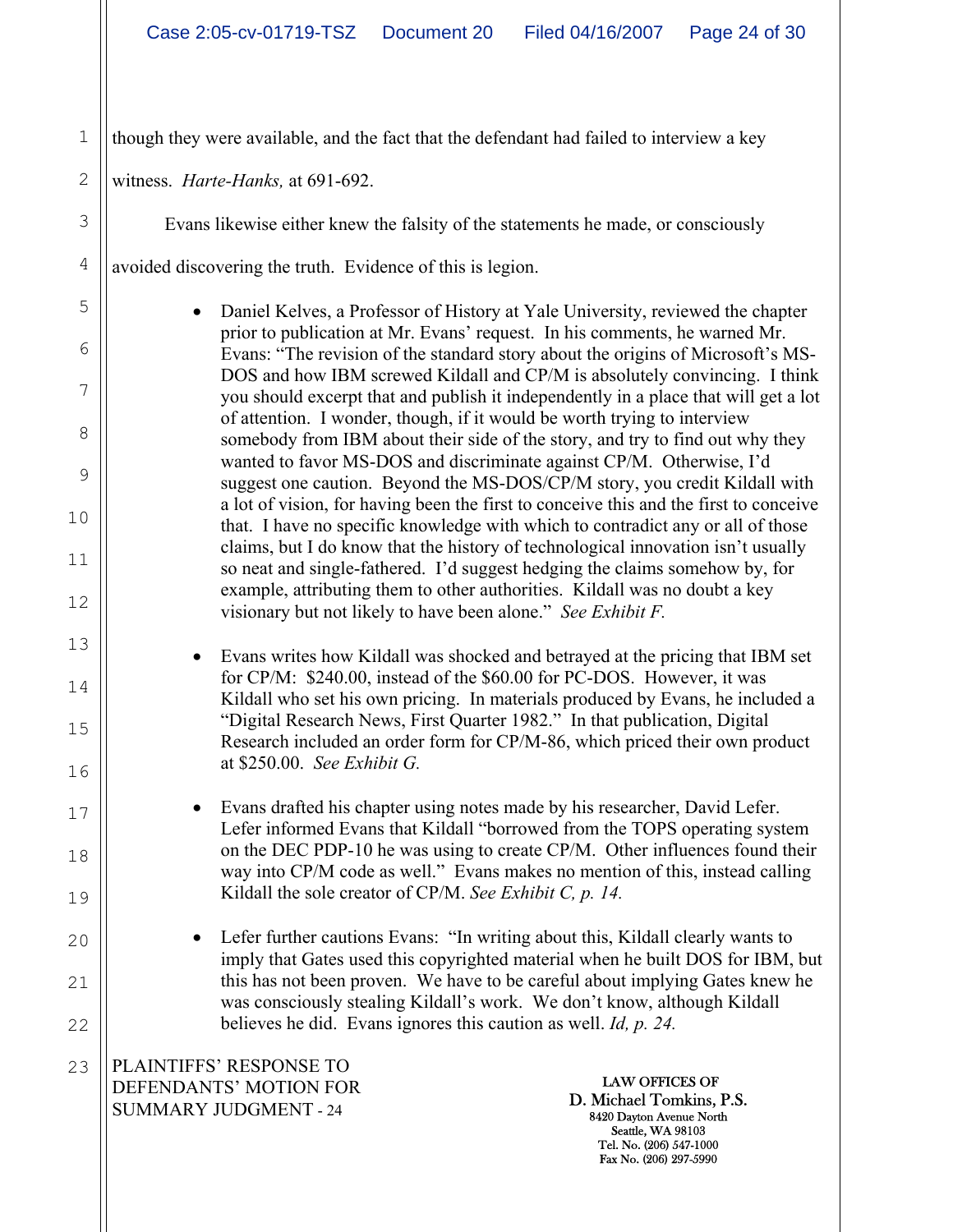PLAINTIFFS' RESPONSE TO DEFENDANTS' MOTION FOR SUMMARY JUDGMENT - 25 LAW OFFICES OF D. Michael Tomkins, P.S. 8420 Dayton Avenue North Seattle, WA 98103 Tel. No. (206) 547-1000 Fax No. (206) 297-5990 1 2 3 4 5 6 7 8 9 10 11 12 13 14 15 16 17 18 19 20 21 22 23 • Lefer calls Kildall's manuscript "largely, but not completely reliable." *Id, p. 32.* • Lefer calls into question Kildall's ability to sue. He quotes Gerry Davis, who was Digital Research's attorney at the time, as saying "Be careful with that section that says I'm at fault for not suing. If it were ever published, I could sue, because I have a set of documents that demonstrate I did not tell him that at all." Evans continued to claim that Kildall could have sued. *Id, p. 34.* • Lefer also calls into doubt the allegations that Paterson copied the first twenty six function calls directly and identically. He informs Evans, "I've looked at the list of MS-DOS functions and CP/M functions. Some are blatant copies, some slight alterations. I see only 21 that really resembled each other, though." He then provided these alleged "eerie similarities," which upon review, are nothing alike. Evans ran with Kildall's description, in spite of this. *Id, pp. 38-39.* • Lefer quotes Tom Rolander, of Digital Research, as describing "important differences" between CP/M and DOS. He described many differences, and even stated that "QDOS [was] actually better in some ways." Lefer described these improvements. Evans was silent on these issues in his chapter. *Id, p. 40.* • Lefer described one "excuse" as to why the two operating systems were similar was that there was a limited number of ways to construct an operating system using the same Intel chip. There were strict constraints imposed by the microprocessor chip, allowing only so many ways one could write it. Evans chose to ignore this explanation. *Id, p. 41.* • Lefer repeated Kildall's contention that CP/M and 86-DOS were 60-70% the same code. He informed Evans that he didn't understand it, and suggested that Evans "ask Wharton about it." Evans did not, and chose simply to take Kildall's contention as gospel without verification by facts. *Id, p. 41.* • Lefer warned Evans that "Kildall's feelings may have been poisoned over the years" regarding the decision not to sue. *Id, p. 45.* • Lefer refers to the story about Kildall being invited to a CD-ROM conference by a Microsoft employee after Gates heard that Kildall was planning one. Kildall accuses Gates of being manipulative, an opportunistic person. Lefer then cautions Evans by writing: "One has to wonder whether Kildall really felt so abused at the time, or whether this is the bitterness of an advanced alcoholic speaking a decade later." This questioning of Kildall's motives and veracity is ignored. *Id, p. 55.*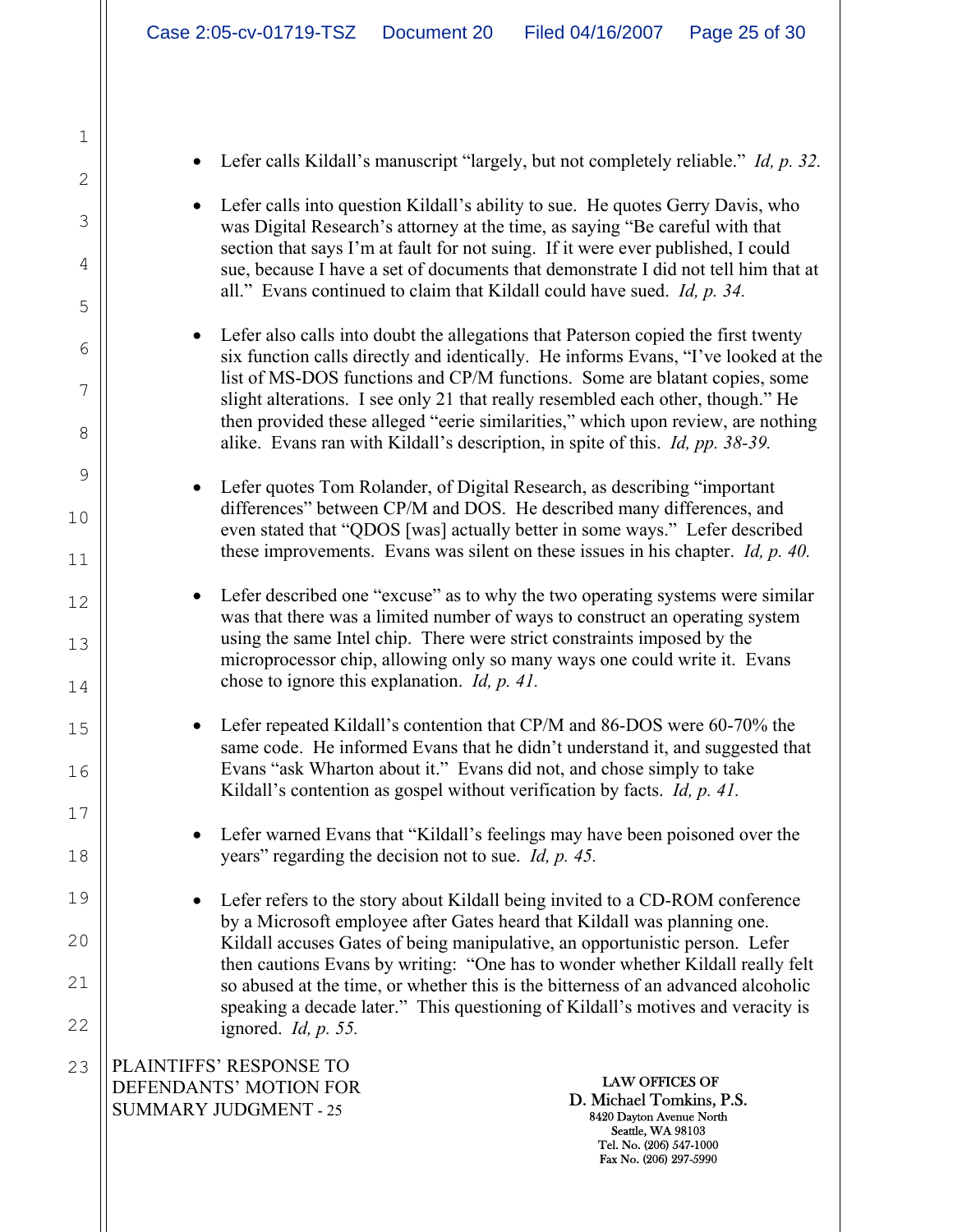Kildall is accused of appropriating the "look and feel" of a competitor's Graphical User Interface, and lawsuits are threatened by Apple. Kildall cleverly used this "stolen" product, GEM, to be a big seller in Europe. This entire series of events, unflattering to Kildall, was left out of Evans' chapter. *Id, p. 56-59.*

• Kildall released a product in 1987, called DR-DOS. Lefer writes, "Kildall must have loved the irony that he was now selling a clone of MS-DOS." *Id, p. 62*

• Lefer quotes Tom Rolander as saying "The more the fortune and influence of Bill Gates grew, the more he [Kildall] became obsessed. Day and night, the film of that day played in his head. It wasn't even a question of money. What really hurt him was the myth. Gary felt that no one accorded any importance to what he had accomplished." Lefer continues, "In the early and mid 90s Gates was everywhere. Every time Kildall opened a magazine, he found Gates picture and articles hailing him as the founder of the PC revolution. It ate at him." *Id, p. 74.*

• Lefer refers to an incident at the University of Washington Computer Science Department asking Gates to deliver a lecture instead of Kildall. "Kildall complained, but his old thesis advisor said his opposition to Gates' speaking sounded like 'sour grapes.' K writes, 'Well, that's exactly what it was, of that there's no doubt whatsoever." He continues: "Kildall grew embittered. He blamed Gerry Davis for not suing…Kildall resented Gates, not for becoming richer, but for taking credit Kildall felt was rightly his." *Id, p. 75.*

• Evans had a copy of Kildall's memoirs, to which was attached "Appendix B, A comparison of CP/M and MS-DOS. Kildall provides three charts, which purport to show the similarities of his system to DOS. A review of the charts clearly shows no similarities beyond what were intended, and necessary for translation compatibility. *See Exhibit E, marked as Confidential.* Had he talked to Paterson, he would have seen another chart, which shows how clearly different the two systems were. *See Exhibit appended to Declaration of Tim Paterson.*

• Appendix D consists of "Excerpts from the DRI and IBM Contract." A review of this document, in Evans' possession, clearly shows that DRI had waived any right to sue. In spite of the clear wording, protecting not only IBM but Microsoft and SCP, Evans reported that Kildall could have sued, and would have prevailed in such suit. *See Exhibit D, emphasis added, marked as Confidential.*

PLAINTIFFS' RESPONSE TO DEFENDANTS' MOTION FOR SUMMARY JUDGMENT - 26 23

1

2

3

4

5

6

7

8

9

10

11

12

13

14

15

16

17

18

19

20

21

22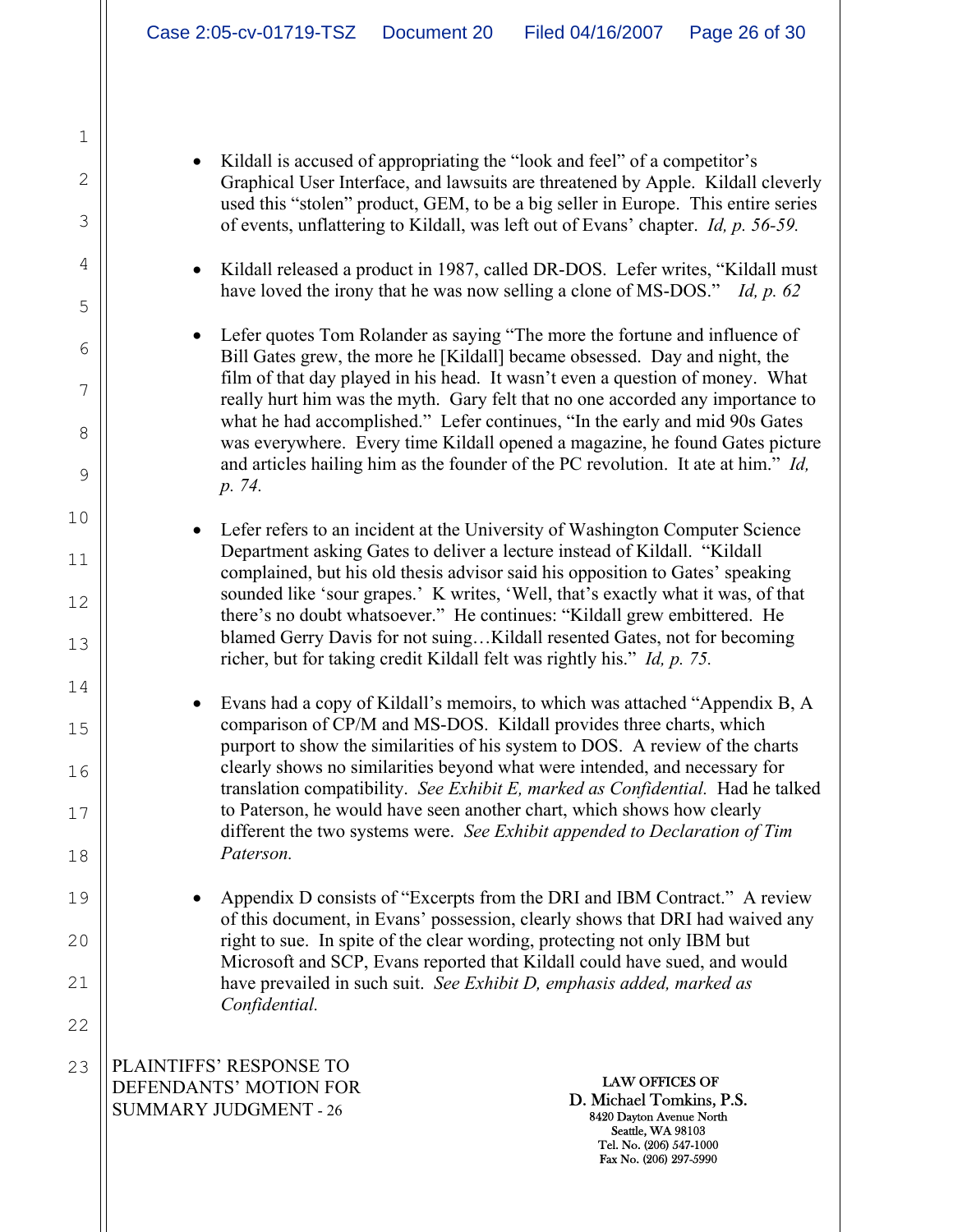• Evans admits that in spite of having the opportunity to do so, he never attempted to interview Tim Paterson. He stated that Paterson had said everything he wanted to say on the issue on the public record. *See Exhibit A, Excerpts from Deposition of Harold Evans, pp. 19-20, 52.*

Most telling of all is this failure of Evans to pick up the telephone and interview Tim Paterson. RCW 9.58.020 requires a "fair and impartial investigation" in order to make a libelous statement excusable. If not excusable, it constitutes malice.

While failure to investigate, by itself, will not support a finding of constitutional malice, it can be considered as a factor. Once doubt exists, the publisher must act reasonably in dispelling it. *Masson v. New Yorker Magazine, Inc.*, 960 F.2d 896, 901 (9<sup>th</sup> Cir. 1992). Courts have also found constitutional malice to exist where the means of investigating the facts are easy, yet unexplored. *Prozeralik v. Capital Cities Communications, Inc.*, 82 N.Y.2d 466, 477, 605 N.Y.S.2d 218, 626 N.E.2d 34 (1993). Malice has also been found where a publisher adhered to a preconceived story in spite of evidence garnered that indicated the falsity of the story. *Gertz v. Robert Welch Inc.*, 680 F.2d 527, 539 ( $7<sup>th</sup>$  Cir. 1982)(on remand from Supreme Court, 418 U.S. 323, 94 S.Ct. 2997, 41 L.Ed.2d 789 (1974), cert. den. 459 U.S. 1226, 103 S.Ct.1233, 75 L.Ed.2d 467 (1983). It would certainly appear that Evans chose to back Kildall's version of the story, in spite of glaring facts that showed otherwise.

Another important factor in play here in determining whether the defendant had a "reckless disregard for truth," is just how trustworthy the source is- in this case, Gary Kildall. If the defendant in fact entertained serious doubts as to the proof of his publication, such subjective awareness of probable falsity may be found if there are obvious reasons to doubt

PLAINTIFFS' RESPONSE TO DEFENDANTS' MOTION FOR SUMMARY JUDGMENT - 27

LAW OFFICES OF D. Michael Tomkins, P.S. 8420 Dayton Avenue North Seattle, WA 98103 Tel. No. (206) 547-1000 Fax No. (206) 297-5990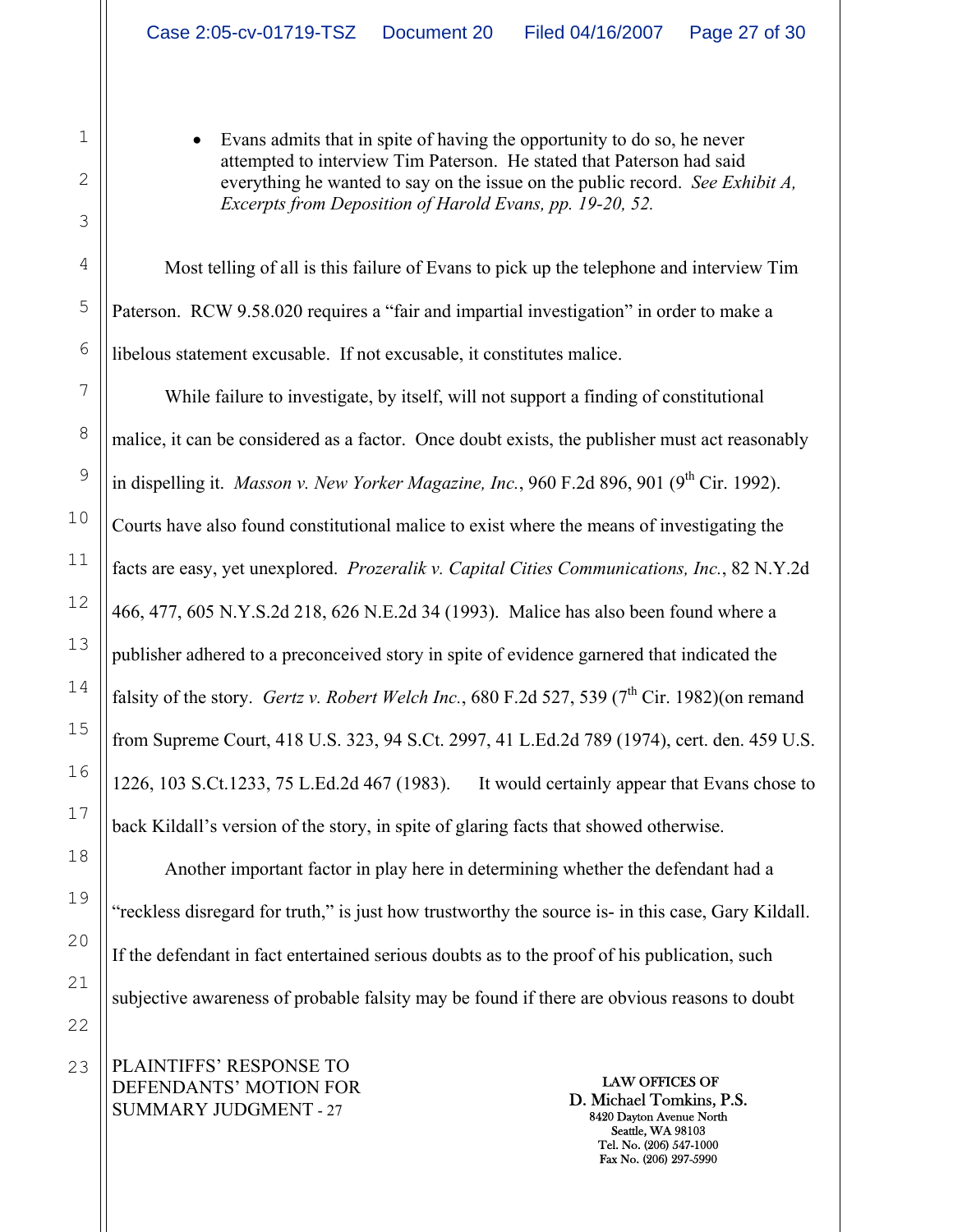veracity of an informant or accuracy of his reports. *Herbert v. Lando*, 441 U.S. 153, 99 S.Ct. 1635, 60 L.Ed.2d 115 (1968).

Here, Evans was clearly warned that Kildall borrowed freely from other programs to produce CP/M, yet claimed complete authorship; warned that Kildall was not completely accurate; warned that Kildall was a bitter man, an alcoholic, who had an axe to grind; warned that Kildall admitted that he had "sour grapes;" and was warned that fact after fact that Kildall claimed to be true were demonstrably false. None of these warnings were heeded, and Evans published the version of the story that accused Paterson of thievery.

All of this obviates that Evans acted with "actual malice," which at the very least presents an issue of fact for a jury. Evans cannot prevail on summary judgment on these grounds.

## **E. Paterson's False Light Invasion of Privacy claim is recognized in Washington.**

Evans cites *Eastwood v. Cascade Broad. Co.*, 106 Wn.2d 466, 473-74, 722 P.2d 1295 (1986) to stand for the proposition that Washington has not adopted the false light tort theory. This is an erroneous reading of that case. The issue there was not whether the claim was recognized in Washington, but what the statute of limitations for the claim was. The Washington Supreme Court held that the statue of limitations for false light claims was two years.

While the court did note that several states had refused to recognize the false light tort altogether, Washington certainly has not done this.

PLAINTIFFS' RESPONSE TO DEFENDANTS' MOTION FOR SUMMARY JUDGMENT - 28

LAW OFFICES OF D. Michael Tomkins, P.S. 8420 Dayton Avenue North Seattle, WA 98103 Tel. No. (206) 547-1000 Fax No. (206) 297-5990

1

2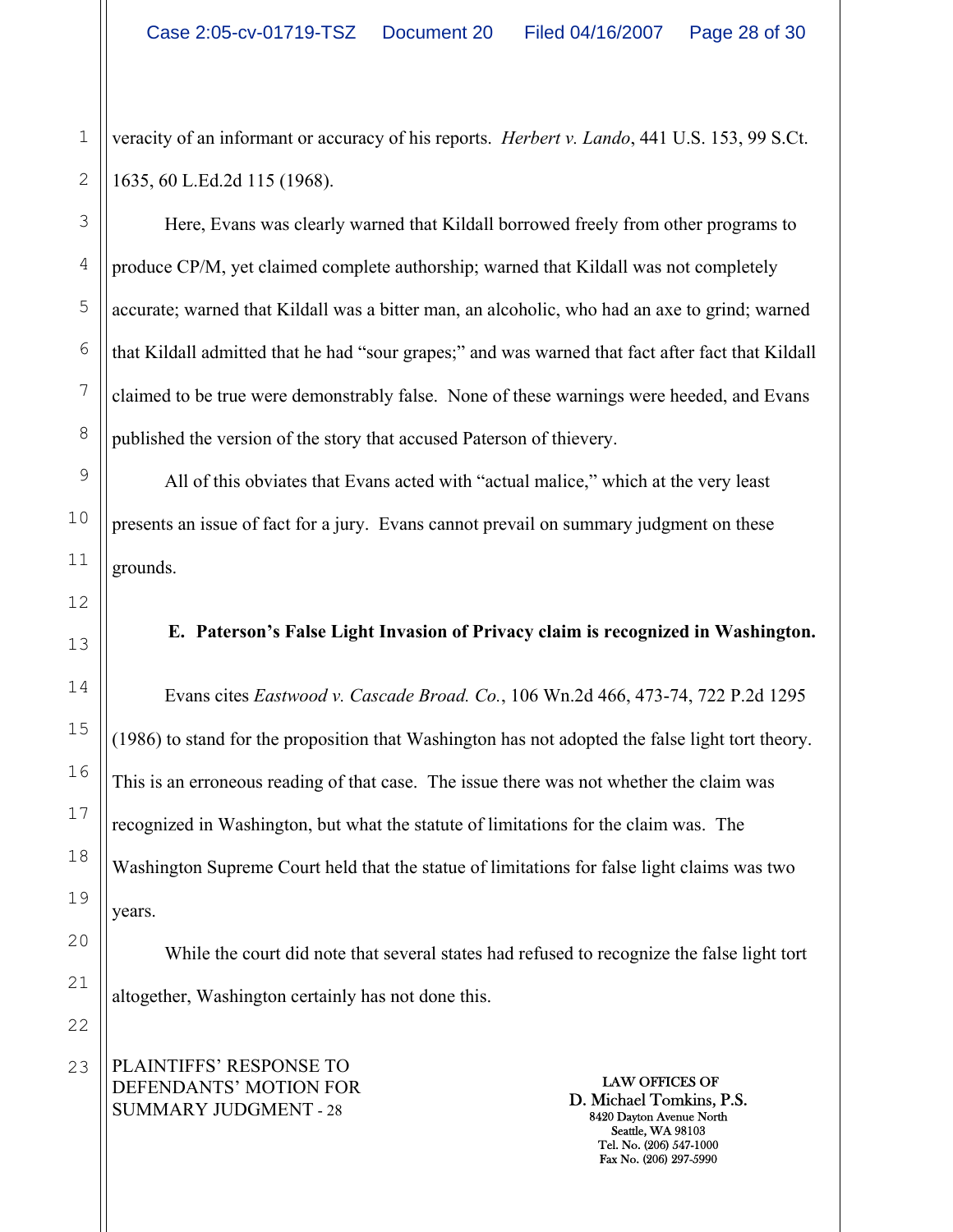In fact, counsel for Evans was also the counsel of record for another false light claim recently, before this very Court, and curiously never brought up any issue about the existence of the false light tort. *Harris v. City of Seattle*, 315 F.Supp 1105 (W.D.Wash, 2004). The false light claim is alive and well in Washington, as counsel for Evans knows, and has elected to not instruct this Court.

### **III. CONCLUSION**

Plaintiff has easily defeated Defendant's large burden in order to, in good faith, allege that there are no facts in dispute. In the case at bar, the disputed facts are numerous, and the law turns heavily on these disputed facts.

 What is not disputed is that Evans has said that Plaintiff copied CP/M; which word "copied" within the context of the chapter, and clearly understood to a reasonable audience, means "steal" and "theft;" and then supported this with hideous allegation with no facts. Tim Paterson is the only person, let alone litigant, who can absolutely say with 100% certainty what he did and how he did it. The book was written over five years, and if Evans and his research staff, which had hundreds of thousands of dollars at their disposal in order to get it right, could easily have done a "source code autopsy" on Paterson's DOS product, and determine once and for all what, if anything, was misappropriated. There is no record of this "autopsy" having been done, despite Evans' remarkable access to the Kildall family and numerous other sources.

 All Evans would have had to do to avoid crossing the line into actionable libel was heed the warnings of his researchers; pick up the phone and interview Paterson; use language

PLAINTIFFS' RESPONSE TO DEFENDANTS' MOTION FOR SUMMARY JUDGMENT - 29

LAW OFFICES OF D. Michael Tomkins, P.S. 8420 Dayton Avenue North Seattle, WA 98103 Tel. No. (206) 547-1000 Fax No. (206) 297-5990